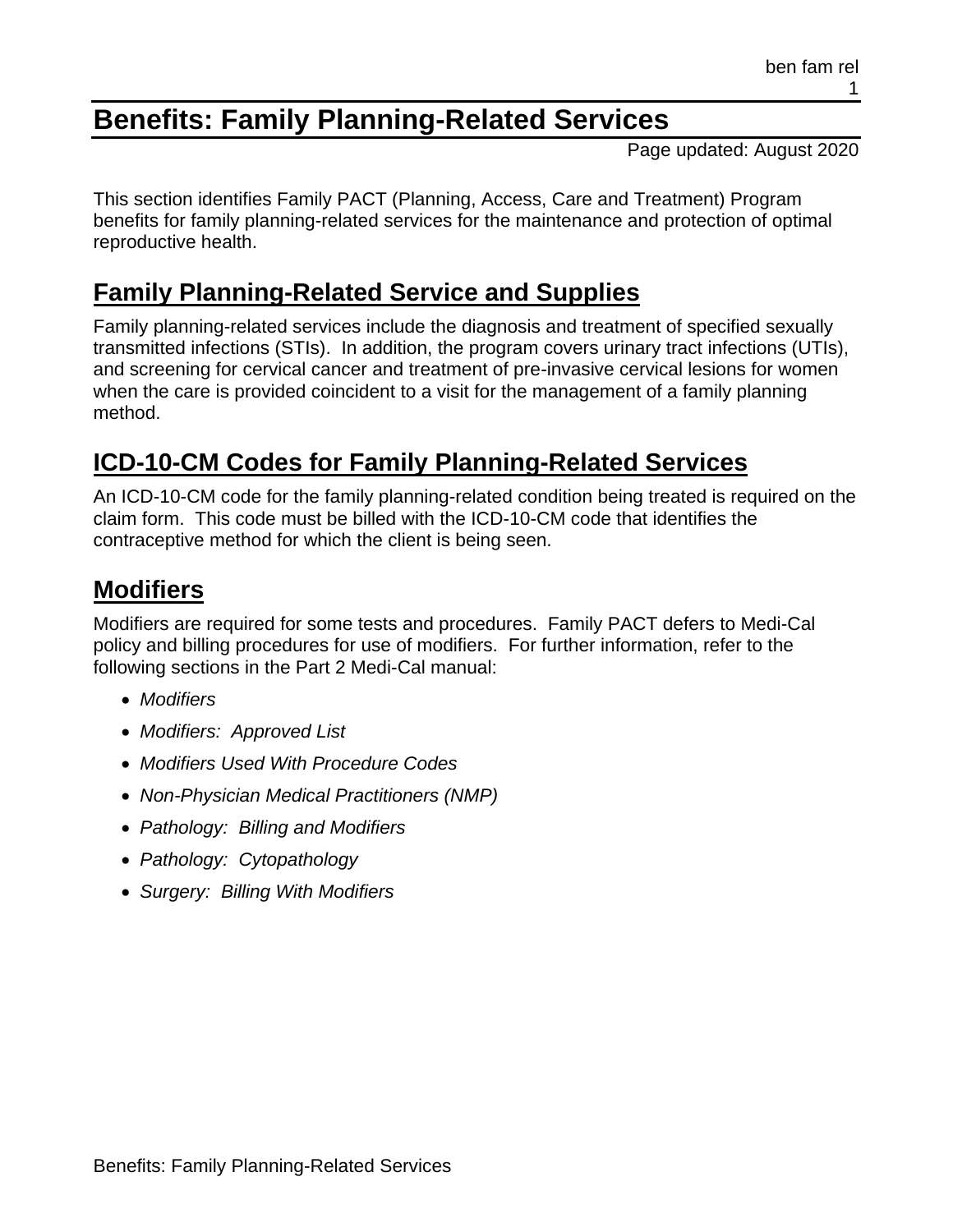# **Laboratory Tests**

Specific laboratory tests are pre-selected for family planning-related services. CPT® codes for these services are identified in this section.

For a comprehensive listing of covered laboratory test codes, descriptions and restrictions, refer to the *Laboratory Services* section in this manual.

# **Drugs and Supplies**

Drugs and supplies for treatment of family planning-related services are identified in this section. Onsite dispensing of "miscellaneous drugs" for non-surgical procedures S5000/S5001 (prescription drugs generic/brand name) is limited to hospital outpatient departments, emergency rooms, surgical clinics and community clinics.

# **Pharmacy**

For a list of reimbursable drugs and dispensing guidelines, including restrictions and authorization requirements refer to the *Family PACT Pharmacy Formulary* on the Medi-Cal Rx website (*https://www.medi-calrx.dhcs.ca.gov*), as well as the *Clinic Formulary* section and "Treatment and Dispensing Guidelines for Clinicians" in the *Benefits Grid* section in this manual.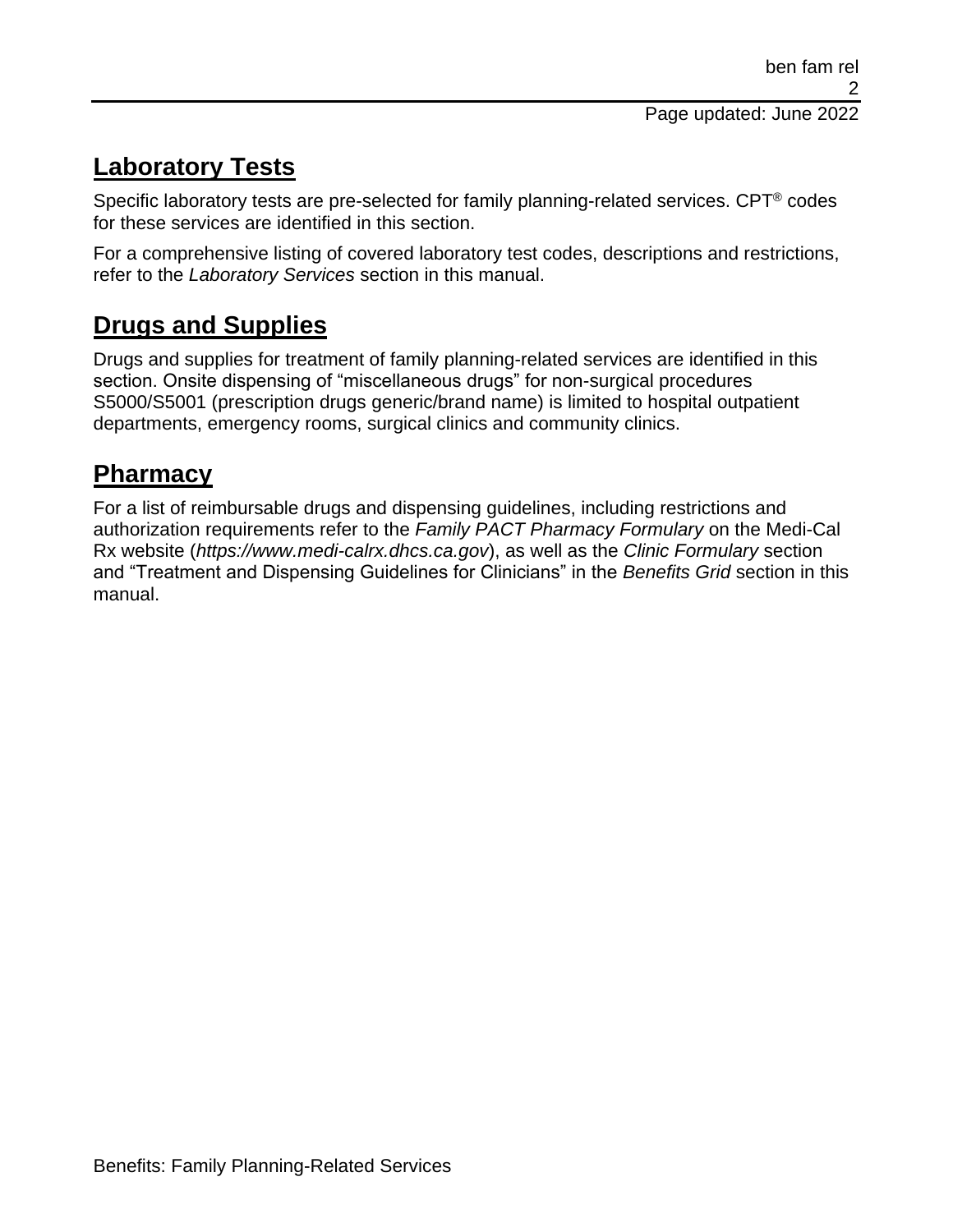# **Management of Complications**

Benefits for evaluating and managing complications that may arise from the treatment of family planning-related services are identified in this section. An ICD-10-CM code is used to identify the complication being evaluated or managed. This code must be billed with an ICD-10-CM code indicating the client's contraceptive method. A third ICD-10-CM code may be required to identify from where the complication arose. Enter this in *Remarks* field (Box 80)/ *Additional Claim Information* field (Box 19) of the claim.

# **Treatment Authorization Request (TAR)**

Authorization is required for all complication services, unless stated otherwise, using a TAR. TARs are required for provision of complication services by Family PACT providers as well as non-Family PACT Medi-Cal providers who deliver services upon referral from a Family PACT provider. TAR requirements apply to medical, anesthesia, laboratory, pharmacy, radiology and hospital providers. Providers generally should request authorization before rendering a service. For more information, refer to the *Treatment Authorization Request* (TAR) section in this manual. For information about completing a TAR, refer to the *TAR Completion* section in the Part 2 Medi-Cal manual.

# **Complication Restrictions**

Only those complications that can be reasonably managed on an outpatient basis are reimbursable for each condition. Services are limited to the appropriate gender and are identified in this section.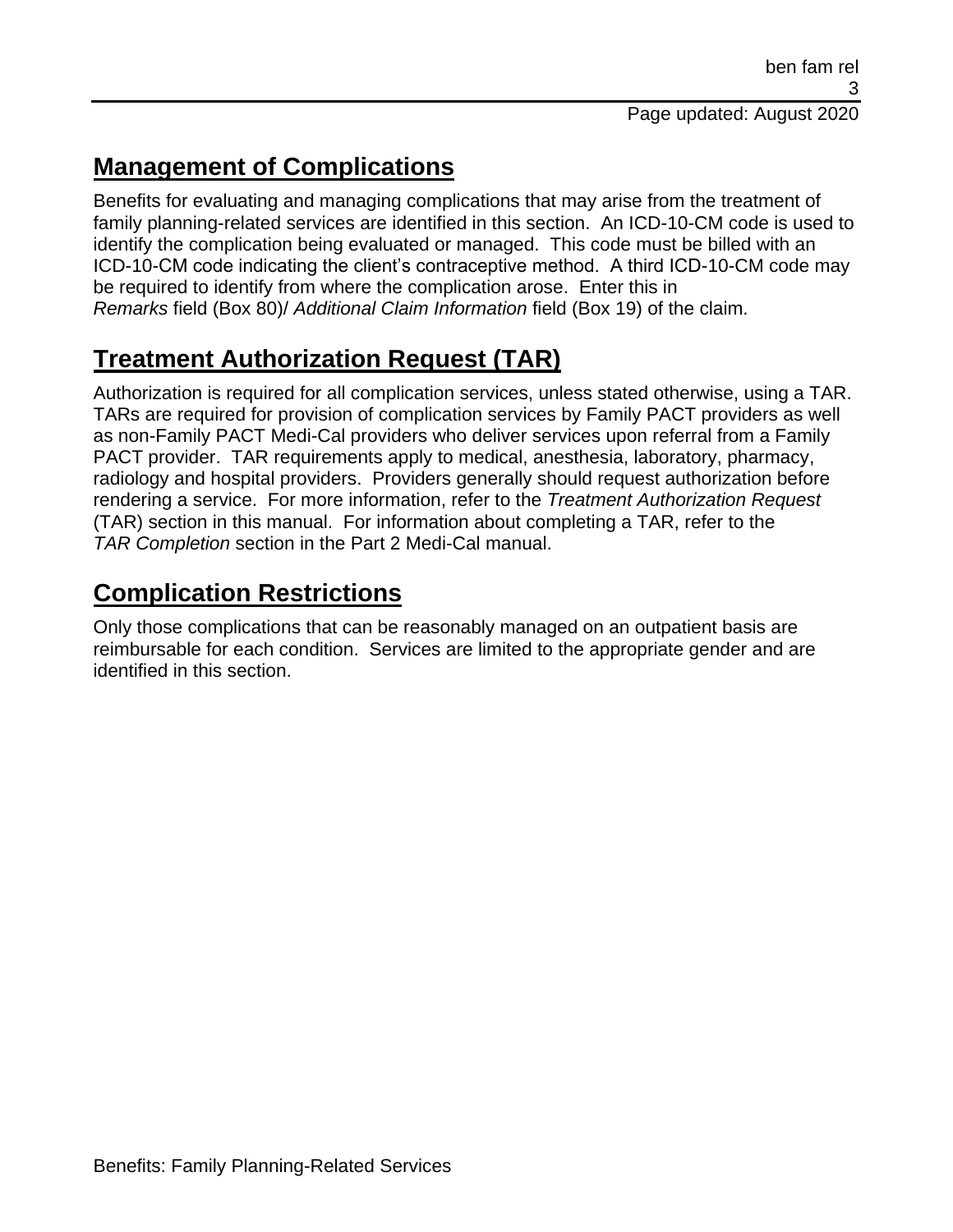# **Family Planning Related Tests**

## **Laboratory Tests**

Laboratory tests are available for clients, as clinically indicated and gender appropriate.

# **Cervical Cancer Screening**

Cervical cancer screening is covered when provided as part of a family planning visit. It is not a stand-alone service. Family PACT has adopted the U.S. Preventive Services Task Force (USPSTF) 2018 *Final Recommendation Statement for Cervical Cancer Screening*. This guideline contains age-based screen strategies and screening intervals. Follow-up visits and services related to abnormal results from screening can be found under the "Management of Cervical Abnormalities and Pre-invasive Cervical Lesions" heading in this section.

The following cervical cancer screening codes are restricted to women ages 21 through 65 regardless of sexual history.

Reimbursement may be made for services provided to women younger than 21 years or over the age of 65 who have, or do not have, a cervix. However, the ordering provider must document on the laboratory order, and the laboratory provider must document in the *Remarks* field (Box 80)/*Additional Claim Information* field (Box 19) of the claim (or attached to the claim) that the woman meets one or more of the following:

- Received a diagnosis of a high-grade precancerous cervical lesion (cervical intraepithelial neoplasia [CIN] 2, CIN 3, or adenocarcinoma in situ [AIS]) within the past 25 years and requires screening after the initial post-treatment surveillance period per current American Society for Colposcopy and Cervical Pathology (ASCCP) guidelines, or any prior diagnosis of cervical cancer
- In utero exposure to diethylstilbestrol (DES)
- Immunocompromised status (such as HIV positive or immune suppressed such as a transplant patient using steroids)
- Requires repeat cervical cytology to reevaluate prior atypical squamous cells of undetermined significance (ASC-US), low-grade squamous intraepithelial lesion (LSIL), or CIN 1 test result
- Over the age of 65 who did not have adequate negative prior screening. Adequate negative prior screening is defined as three consecutive negative cytology results or two consecutive negative co-tests within the 10 years before cessation of screening, with the most recent test occurring within the past five years.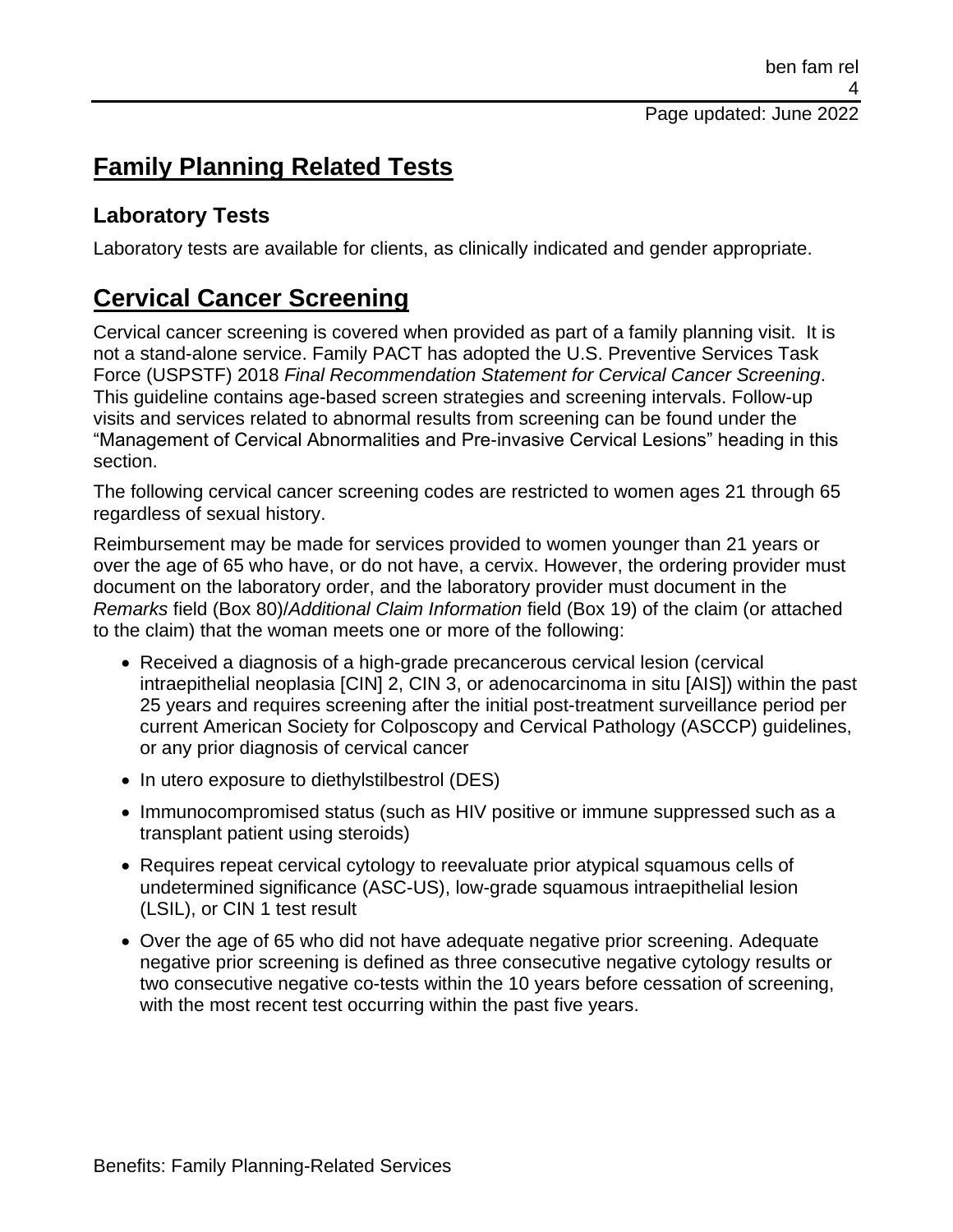Page updated: November 2020

**Cervical Screening Codes Table**

| <b>CPT Code</b> | <b>Description</b>                                                       |
|-----------------|--------------------------------------------------------------------------|
| 88142           | Cytopathology, cervical or vaginal (any reporting system), collected in  |
|                 | preservative fluid, automated thin layer preparation; manual screening   |
|                 | under physician supervision                                              |
| 88143           | Cytopathology, cervical or vaginal (any reporting system), collected in  |
|                 | preservative fluid, automated thin layer preparation; with manual        |
|                 | screening and rescreening under physician supervision                    |
| 88147           | Cytopathology smears, cervical or vaginal; screening by automated        |
|                 | system under physician supervision                                       |
| 88148           | Cytopathology smears, cervical or vaginal; screening by automated        |
|                 | system with manual rescreening under physician supervision               |
| 88164           | Cytopathology, slides, cervical or vaginal (the Bethesda System); manual |
|                 | screening under physician supervision                                    |
| 88165           | Cytopathology, slides, cervical or vaginal (the Bethesda System); with   |
|                 | manual screening and rescreening under physician supervision             |
| 88167           | Cytopathology, slides, cervical or vaginal (the Bethesda System); with   |
|                 | manual screening and computer-assisted rescreening using cell            |
|                 | selection and review under physician supervision                         |
| 88174           | Cytopathology, cervical or vaginal (any reporting system), collected in  |
|                 | preservative fluid, automated thin layer preparation; screening by       |
|                 | automated system, under physician supervision                            |
| 88175           | Cytopathology, cervical or vaginal (any reporting system), collected in  |
|                 | preservative fluid, automated thin layer preparation; with screening by  |
|                 | automated system and manual rescreening or review under physician        |
|                 | supervision                                                              |

# **[‹‹S](#page-33-0)creening Intervals**

The USPSTF 2018 *Final Recommendation Statement* recommends screening for cervical cancer every three years with cervical cytology alone in women 21 to 29 years of age. For women 30 years to 65 years of age, the USPSTF recommends screening every three years with cervical cytology alone, every five years with high-risk human papillomavirus (hrHPV) testing alone or every five years with hrHPV testing in combination with cytology testing (co-testing)[.››](#page-33-1)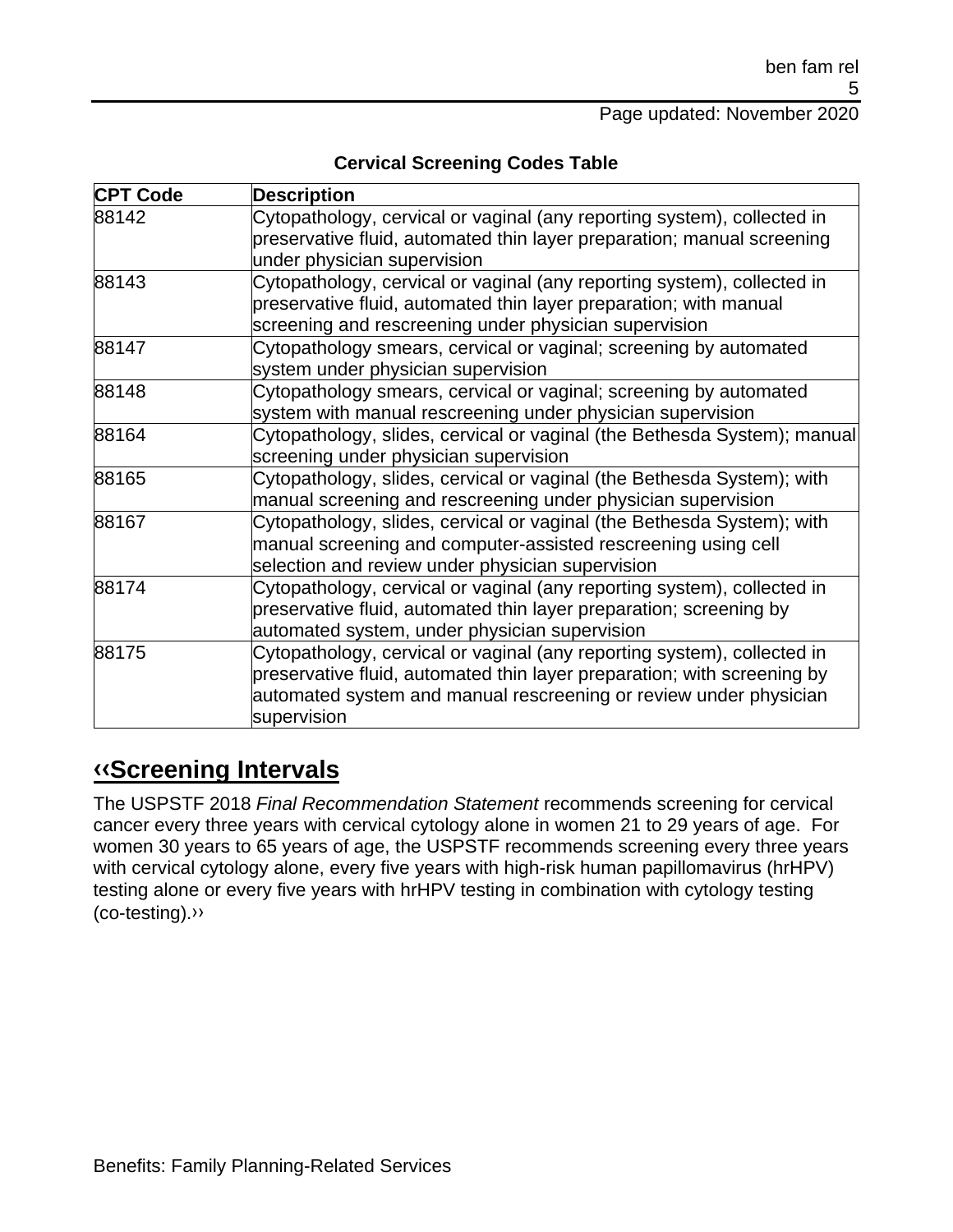## **[‹‹P](#page-33-0)rimary Cervical Cancer Screening with High Ris[k››](#page-33-1) Human Papillomavirus (HPV) Testing**

CPT code 87624 (infectious agent detection by nucleic acid [DNA or RNA]; Human Papillomavirus [HPV], high-risk types [eg, 16, 18, 31, 33, 35, 39, 45, 51, 52, 56, 58, 59, 68]) is reimbursable for female clients aged 21 years and older with modifier 33. Use of modifier 33 indicates the service was provided in accordance with a U.S. Preventive Services Task Force (USPSTF) A or B recommendation. This service must be billed with the ICD-10-CM diagnosis code that identifies the contraceptive method for which the client is being seen.

CPT code 87625 (infectious agent detection by nucleic acid [DNA or RNA]; Human Papillomavirus [HPV], types 16 and 18 only, includes type 45, if performed) is reimbursable for female clients 30 to 65 years of age with modifier 33. Use of modifier 33 indicates the service was provided in accordance with a U.S. Preventive Services Task Force (USPSTF) A or B recommendation. This service must be billed with the ICD-10-CM diagnosis code that identifies the contraceptive method for which the client is being seen. Additional ICD-10-CM diagnosis code R87.810 is required.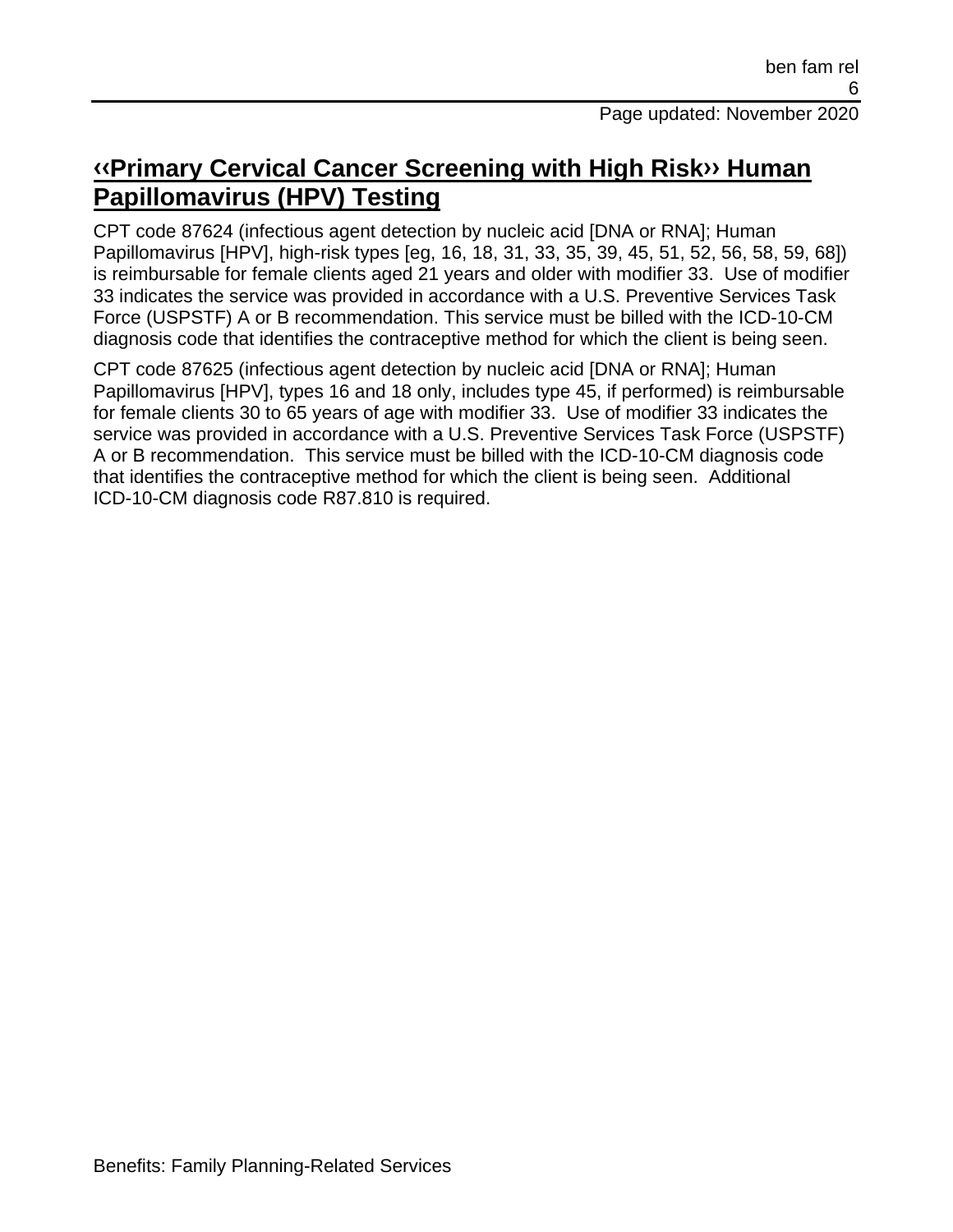# **Management of Sexually Transmitted Infections (STIs)**

## **Sexually Transmitted Infections (STIs)**

This section lists the reimbursable additional ICD-10-CM diagnosis codes, services, laboratory tests and treatment of STIs as appropriate to the gender and presenting symptoms of the client. Services for the diagnosis and treatment of specified STIs must be billed with the diagnosis code for these conditions, together with the diagnosis code that identifies the contraceptive method for which the client is being seen.

When applicable, only the treatment regimens included in the current Centers for Disease Control and Prevention (CDC) *Sexually Transmitted Infections Treatment Guidelines, 2021* may be used. The regimens reimbursed by Family PACT are found in the "Treatment and Dispensing Guidelines for Clinicians" in the *Benefits Grid* section in this manual.

# **Chlamydia**

| <b>ICD-10-CM Code</b> | <b>Description</b>                                          |
|-----------------------|-------------------------------------------------------------|
| A56.01                | Chlamydial cystitis and urethritis (M and F)                |
| A56.09                | Other chlamydial infection of lower genitourinary tract (F) |
| A56.3                 | Chlamydial infection of anus and rectum (M and F)           |
| A56.4                 | Chlamydial infection of pharynx (M and F)                   |
| N34.2                 | Other urethritis (M)                                        |

#### [‹‹](#page-33-0)**Chlamydia Diagnosis Codes Table**[››](#page-33-1)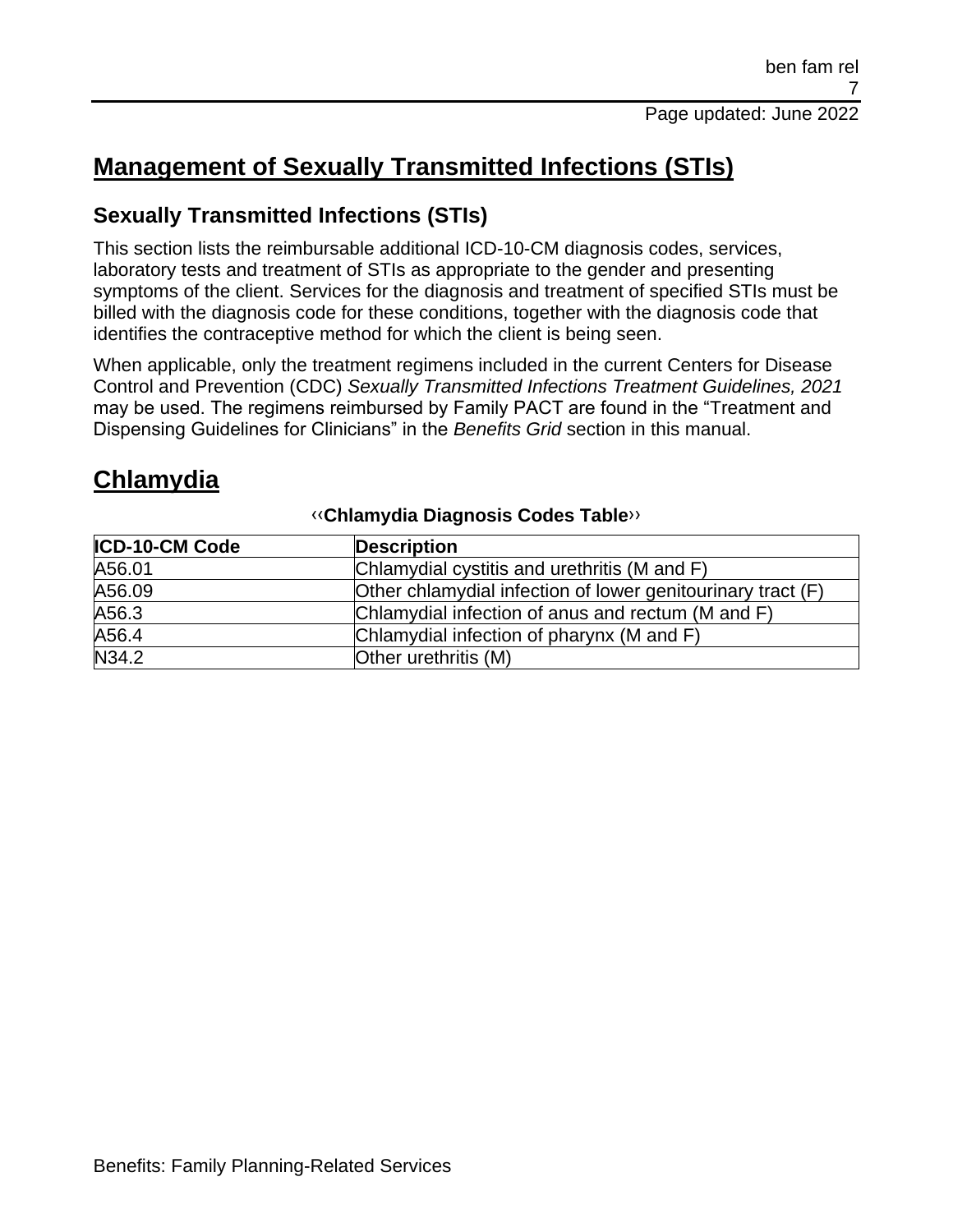## **Presumptive Diagnosis**

#### **Chlamydia Presumptive Diagnosis Codes Table**

| ICD-10-CM Code | <b>Description</b>                                                                                                                                                                       |
|----------------|------------------------------------------------------------------------------------------------------------------------------------------------------------------------------------------|
| N45.3          | Epididymo-orchitis (M)                                                                                                                                                                   |
| N72            | Inflammatory disease of cervix uteri (F)                                                                                                                                                 |
| N89.8          | Other specified noninflammatory disorders of vagina<br>Indication: Leukorrhea NOS (F)                                                                                                    |
| N94.10         | Unspecified dyspareunia (F)                                                                                                                                                              |
| N94.11         | Superficial (introital) dyspareunia (F)                                                                                                                                                  |
| N94.12         | Deep dyspareunia (F)                                                                                                                                                                     |
| N94.19         | Other specified dyspareunia (F)                                                                                                                                                          |
| N94.89         | Other specified conditions associated with female genital<br>organs and menstrual cycle (F)                                                                                              |
| R30.0          | Dysuria (M and F)                                                                                                                                                                        |
| R30.9          | Painful micturition, unspecified                                                                                                                                                         |
| Z20.2          | Contact with and (suspected) exposure to infections with a<br>predominantly sexual mode of transmission (M and F)<br>Indication: Use for an asymptomatic partner exposed to<br>chlamydia |

## **Procedures**

None

## **Supplies**

None

## **Drugs**

## **Chlamydia Drugs Codes Table**

| <b>HCPCS Code</b> | <b>Description</b>                             |
|-------------------|------------------------------------------------|
| Q0144             | Azithromycin dihydrate                         |
| S5000/S5001       | Prescription drugs generic/brand (Doxycycline) |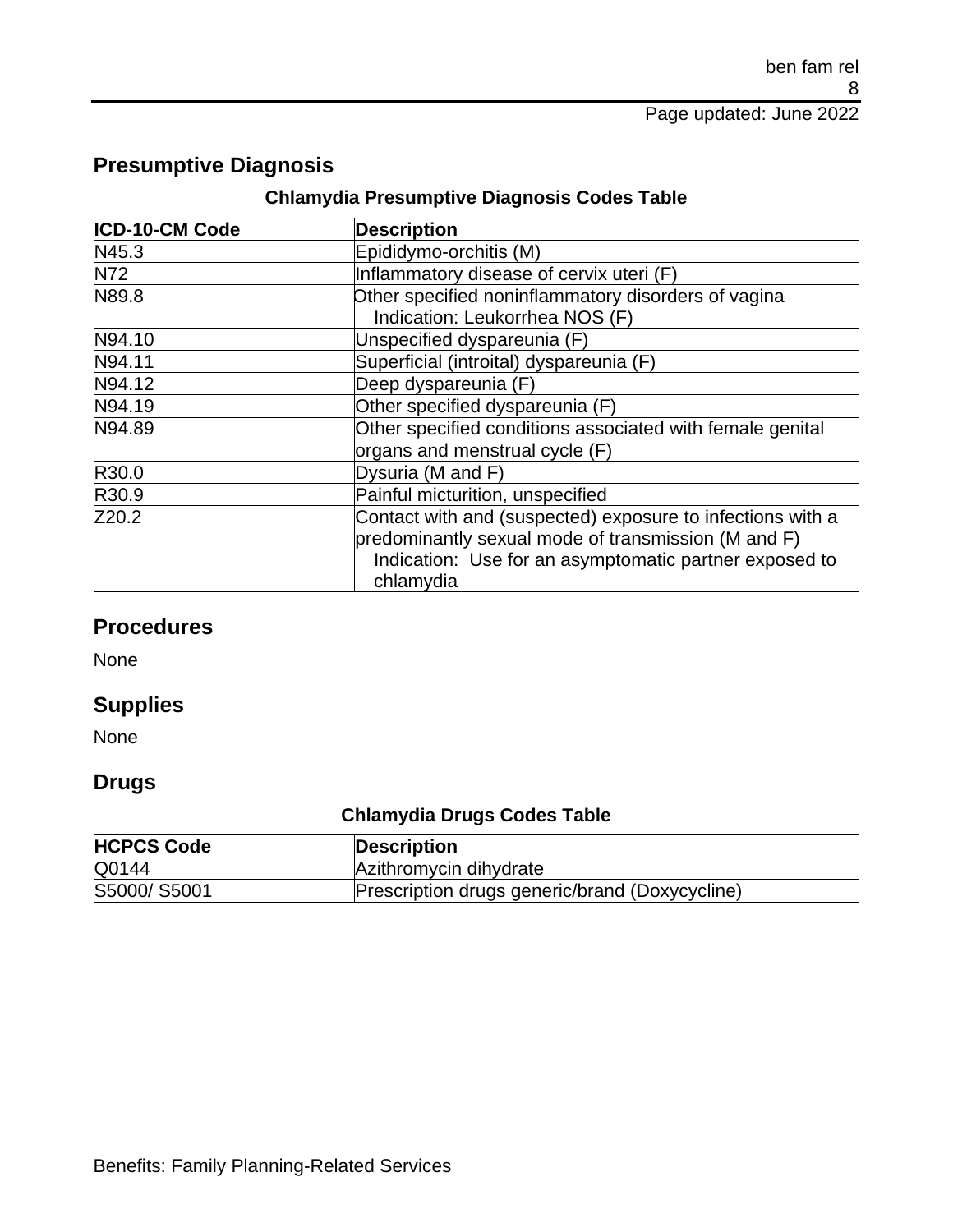## **Pharmacy**

For a complete list of drugs reimbursed by the Family PACT Program, including restrictions and authorization requirements, refer to the *Family PACT Pharmacy Formulary* on the Medi-Cal Rx website (*https://medi-calrx.dhcs.ca.gov*), as well as the *Clinic Formulary* section and "Treatment and Dispensing Guidelines for Clinicians" in the *Benefits Grid* section in this manual.

## **Additional Lab Tests**

#### **Chlamydia Additional Lab Test Codes Table**

| <b>CPT Code</b> | <b>Description</b>                                                                                         | <b>Restrictions</b>                              |
|-----------------|------------------------------------------------------------------------------------------------------------|--------------------------------------------------|
| 87205           | Smear, primary source with<br>interpretation; Gram or<br>Giemsa stain for bacteria,<br>fungi or cell types | Symptomatic males only; not<br>payable for Z20.2 |
| 87491           | Chlamydia trachomatis,<br>amplified probe technique                                                        | <b>None</b>                                      |

# **Gonorrhea**

#### [‹‹](#page-33-0)**Gonorrhea Diagnosis Codes Table**[››](#page-33-1)

| <b>ICD-10-CM Code</b> | <b>Description</b>                                        |
|-----------------------|-----------------------------------------------------------|
| A54.01                | Gonococcal cystitis and urethritis, unspecified (M and F) |
| A54.03                | Gonococcal cervicitis, unspecified (F)                    |
| A54.22                | Gonococcal prostatitis (M)                                |
| A54.5                 | Gonococcal pharyngitis (M and F)                          |
| A54.6                 | Gonococcal infection of anus and rectum (M and F)         |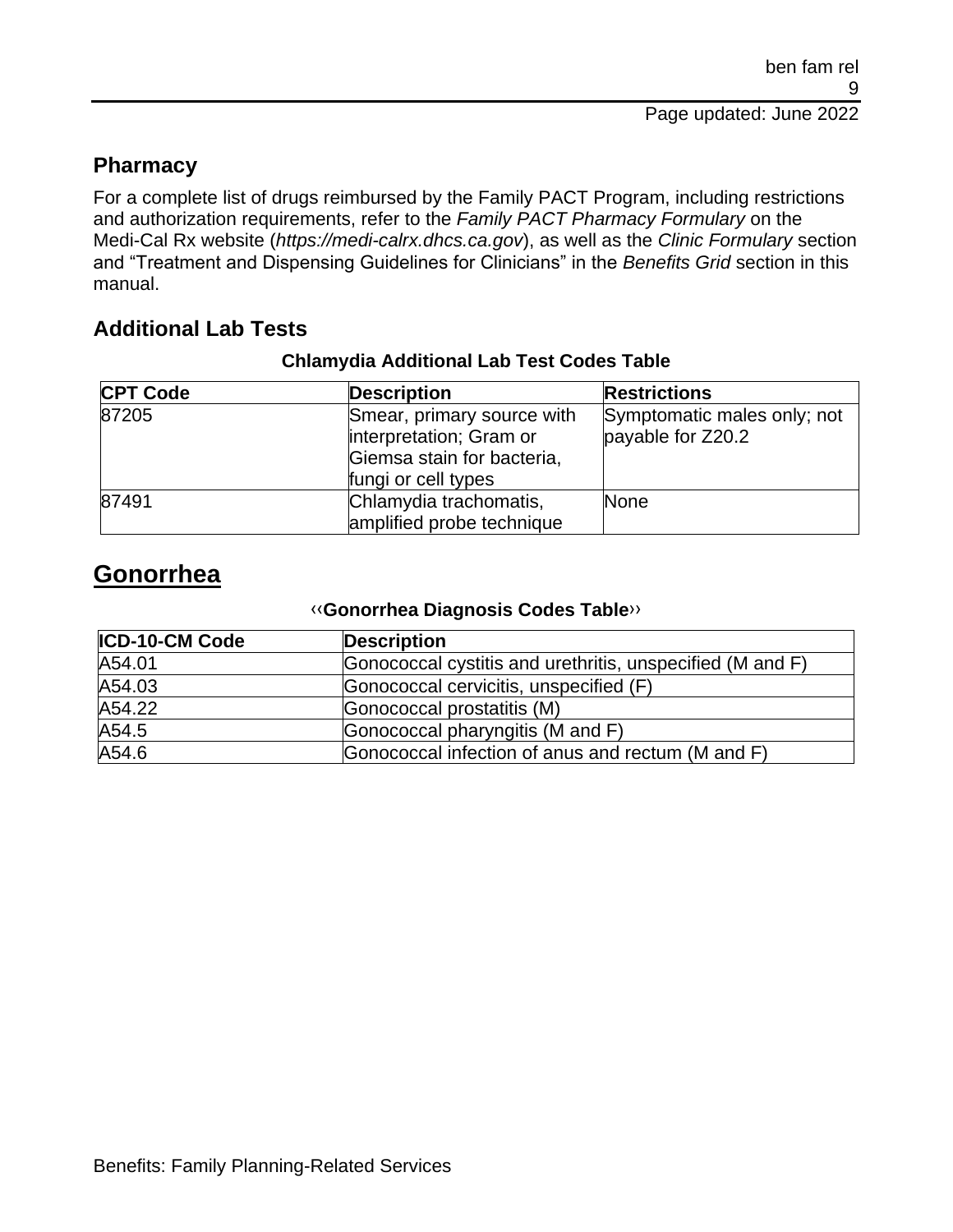## **Presumptive Diagnosis**

#### **[‹‹G](#page-33-0)onorrhea Presumptive Diagnosis Codes Tabl[e››](#page-33-1)**

| ICD-10-CM Code | <b>Description</b>                                                                                                                                                                        |
|----------------|-------------------------------------------------------------------------------------------------------------------------------------------------------------------------------------------|
| N45.3          | Epididymo-orchitis (M)                                                                                                                                                                    |
| N34.2          | Other urethritis (M)                                                                                                                                                                      |
| <b>N72</b>     | Inflammatory disease of cervix uteri (F)                                                                                                                                                  |
| N89.8          | Other specified noninflammatory disorders of vagina<br>Indication: Leukorrhea NOS (F)                                                                                                     |
| N94.10         | Unspecified dyspareunia (F)                                                                                                                                                               |
| N94.11         | Superficial (introital) dyspareunia (F)                                                                                                                                                   |
| N94.12         | Deep dyspareunia (F)                                                                                                                                                                      |
| N94.19         | Other specified dyspareunia (F)                                                                                                                                                           |
| N94.89         | Other specified conditions associated with female genital<br>organs and menstrual cycle (F)                                                                                               |
| R30.0          | Dysuria (M and F)                                                                                                                                                                         |
| R30.9          | Painful micturition, unspecified                                                                                                                                                          |
| Z20.2          | Contact with and (suspected) exposure to infections with a<br>predominantly sexual mode of transmission (M and F)<br>Indications: Use for an asymptomatic partner<br>exposed to gonorrhea |

## **Procedures**

None

## **Supplies**

None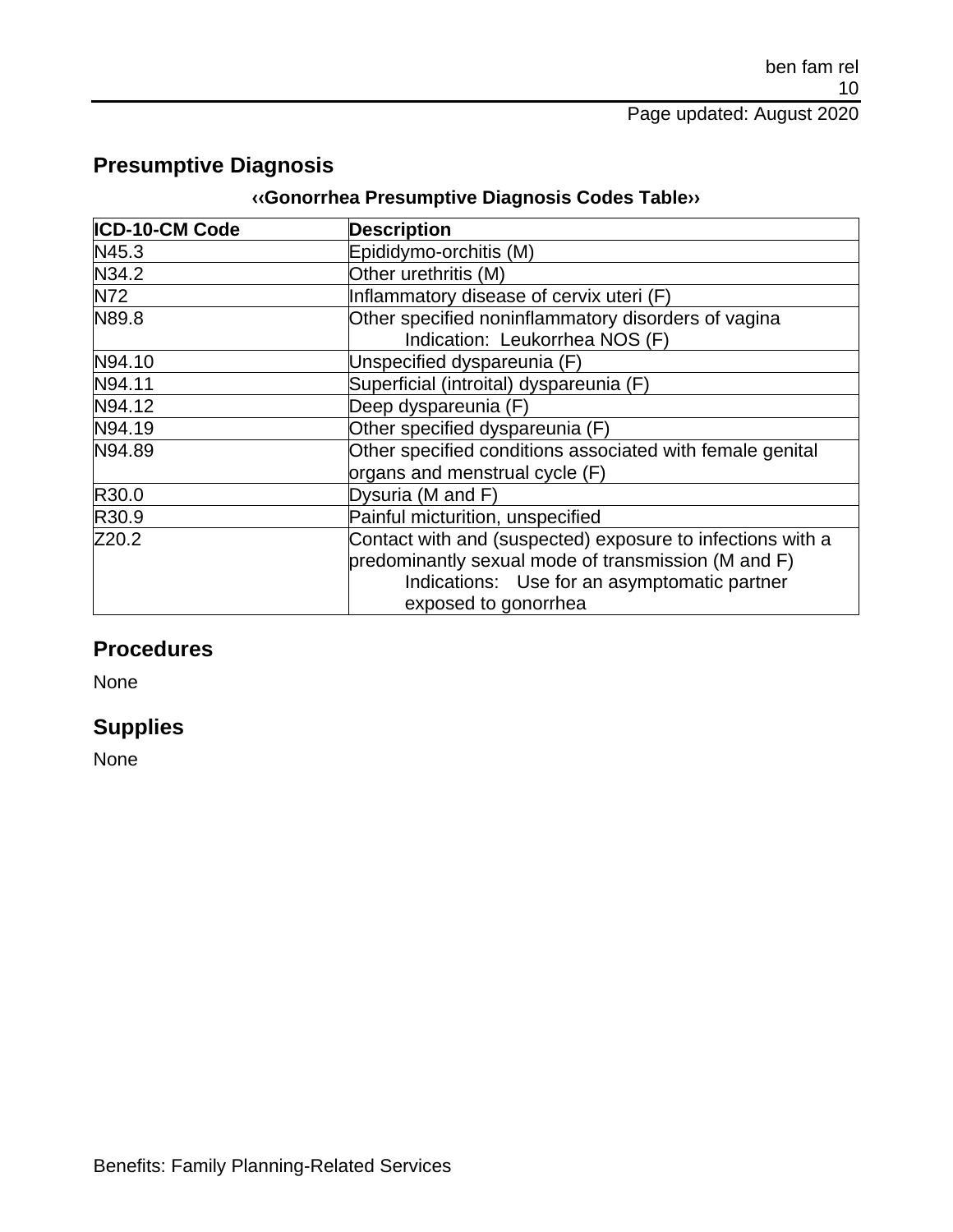| <b>HCPCS Code</b> | <b>Description</b>                           |
|-------------------|----------------------------------------------|
| J0696             | Ceftriaxone IM                               |
| J1580             | Gentamicin IM                                |
| Q0144             | Azithromycin dihydrate                       |
| S5000/S5001       | Prescription drugs, generic/brand (Cefixime) |

## **Drugs**

#### **Gonorrhea Drug Codes Table**

### **Cephalosporin Allergy**

Clients with significant anaphylaxis-type allergies to penicillin or allergies to cephalosporin may be treated with gentamicin IM 240 mg single dose with oral azithromycin 2 gm. A TAR is required.

#### **Pharmacy**

For a complete list of drugs reimbursed by the Family PACT Program, including restrictions and authorization requirements, refer to the *Family PACT Pharmacy Formulary* on the Medi-Cal Rx website (*https://medi-calrx.dhcs.ca.gov*), as well as the *Clinic Formulary* section and "Treatment and Dispensing Guidelines for Clinicians" in the *Benefits Grid* section in this manual.

## **Additional Laboratory Tests**

#### **Gonorrhea Additional Laboratory Test Codes Table**

| <b>CPT Code</b> | <b>Description</b>                                                                                         | <b>Restrictions</b>                              |
|-----------------|------------------------------------------------------------------------------------------------------------|--------------------------------------------------|
| 87205           | Smear, primary source with<br>interpretation; Gram or<br>Giemsa stain for bacteria,<br>fungi or cell types | Symptomatic males only; not<br>payable for Z20.2 |
| 87591           | Neisseria gonorrhoeae,<br>amplified probe technique                                                        | <b>None</b>                                      |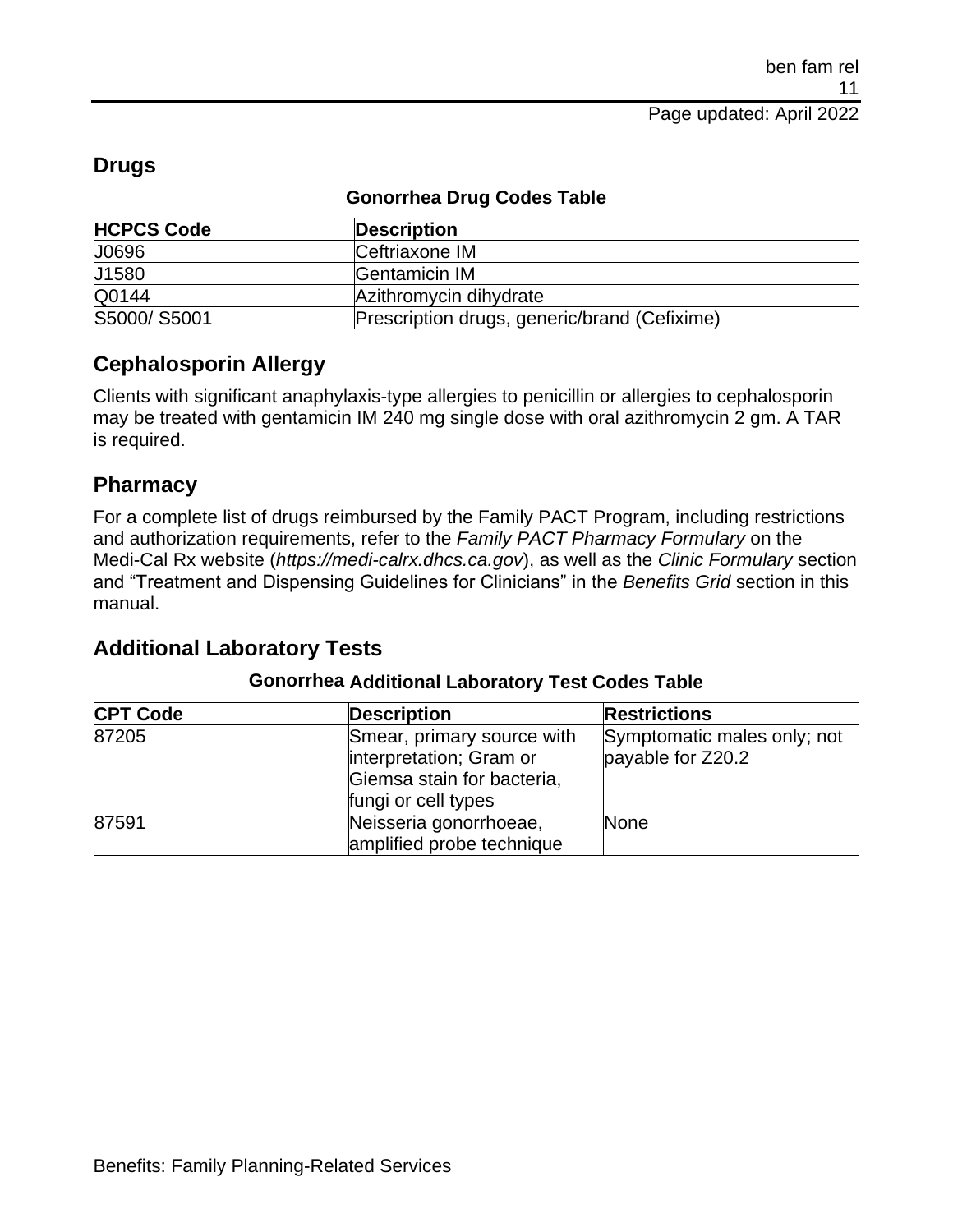# **Nongonococcal Urethritis (NGU)**

#### **NGU Diagnosis Code Table**

| <b>ICD-10-CM Code</b> | <b>Description</b>     |
|-----------------------|------------------------|
| N34.                  | Nonspecific urethritis |

#### **Procedures**

None

#### **Supplies**

None

#### **Drugs**

#### **NGU Drugs Codes Table**

| <b>HCPCS Code</b> | <b>Description</b>                              |
|-------------------|-------------------------------------------------|
| S5000/S5001       | Prescription drugs, generic/brand (Doxycycline) |
| Q0144             | Azithromycin                                    |

#### **Pharmacy**

For a complete list of drugs reimbursed by the Family PACT Program, including restrictions and TAR requirements, refer to the [‹‹](#page-33-0)*Family PACT Pharmacy Formulary* on the Medi-Cal Rx website (*[https://medi-calrx.dhcs.ca.gov](https://medi-calrx.dhcs.ca.gov/)*), as well as the *Clinic Formulary* sectio[n››](#page-33-1) and the "Treatment and Dispensing Guidelines for Clinicians" in the *Benefits Grid* section in this manual.

# **Additional Laboratory Tests**

#### **NGU Additional Laboratory Test Codes Table**

| <b>HCPCS/CPT</b> | <b>Description</b>                                                             |
|------------------|--------------------------------------------------------------------------------|
| Code             |                                                                                |
| 81000            | Urinalysis, by dip stick or tablet reagent for bilirubin, glucose, hemoglobin, |
|                  | ketones, leukocytes, nitrite, pH, protein, specific gravity, urobilinogen, any |
|                  | number of these constituents; non-automated, with microscopy                   |
| 81001            | Urinalysis, by dip stick or tablet reagent for bilirubin, glucose, hemoglobin, |
|                  | ketones, leukocytes, nitrite, pH, protein, specific gravity, urobilinogen, any |
|                  | number of these constituents; automated, with microscopy                       |
| 81002            | Urinalysis, by dip stick or tablet reagent for bilirubin, glucose, hemoglobin, |
|                  | ketones, leukocytes, nitrite, pH, protein, specific gravity, urobilinogen, any |
|                  | number of these constituents; non-automated, without microscopy                |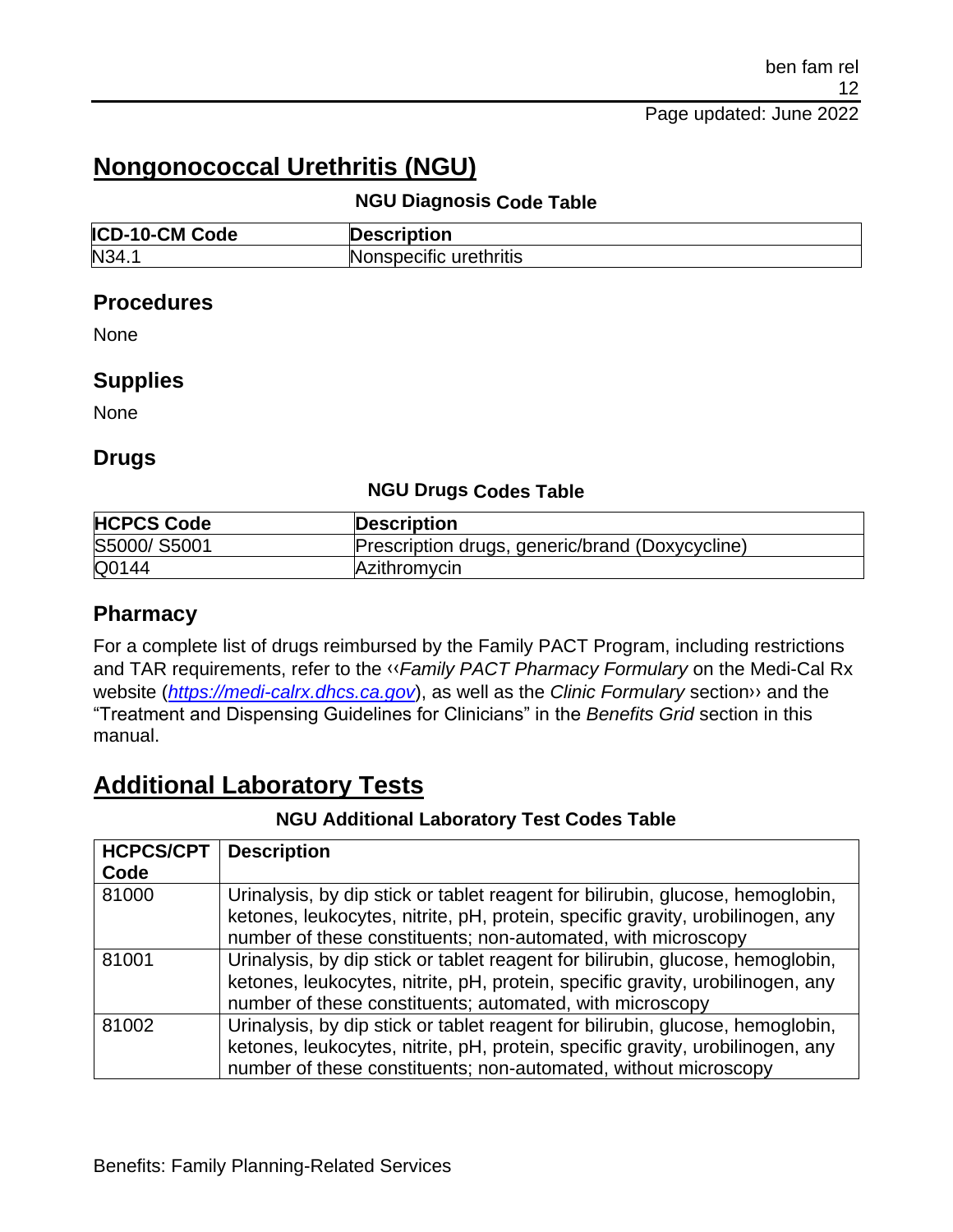#### Page updated: June 2022

| <b>HCPCS/CPT</b> | <b>Description</b>                                                             |
|------------------|--------------------------------------------------------------------------------|
| Code             |                                                                                |
| 81003            | Urinalysis, by dip stick or tablet reagent for bilirubin, glucose, hemoglobin, |
|                  | ketones, leukocytes, nitrite, pH, protein, specific gravity, urobilinogen, any |
|                  | number of these constituents; automated, without microscopy                    |
| 81005            | Urinalysis; qualitative or semiquantitative, except immunoassays               |
| 81015            | Urinalysis; microscopic only                                                   |
| 87205            | Smear, primary source with interpretation; Gram or Giemsa stain for            |
|                  | bacteria, fungi, or cell types                                                 |
| 87210            | Smear, primary source with interpretation; wet mount for infectious agents     |
|                  | (eg. saline, India ink, KOH preps)                                             |
| 87491            | Infectious agent detection by nucleic acid (DNA or RNA); Chlamydia             |
|                  | trachomatis, amplified probe technique                                         |
| 87591            | Infectious agent detection by nucleic acid (DNA or RNA); Neisseria             |
|                  | gonorrhoeae, amplified probe technique                                         |
| Q0111*           | Wet mounts, including preparations of vaginal, cervical or skin specimens      |

#### **NGU Additional Laboratory Test Codes Table (continued)**

**Note:** CPT code 87210 is reimbursed to CLIA certified laboratories.

## **Recurrent or Persistent Nongonococcal Urethritis or Cervicitis**

For recurrent or persistent nongonococcal urethritis or cervicitis: either test for *Mycoplasma genitalium* or presumptively treat *Mycoplasma genitalium* with oral doxycycline 100 mg twice daily for seven days, followed by oral moxifloxacin 400 mg one tablet daily for seven days. Moxifloxacin is for pharmacy dispensing only and requires a TAR.

For a complete list of drugs reimbursed by the Family PACT Program, refer to the [‹‹](#page-33-0)*Family PACT Pharmacy Formulary* on the [Medi-Cal Rx website](https://medi-calrx.dhcs.ca.gov/) ) as well a[s››](#page-33-1) *Clinic Formulary* section and the "Treatment and Dispensing Guidelines for Clinicians" in the *Benefits Grid* section in this manual.

## **Mycoplasma genitalium**

CPT code 87563 (infectious agent detection by nucleic acid [DNA or RNA]; Mycoplasma genitalium, amplified probe technique) must be billed with one of the following ICD-10-CM diagnosis codes: N34.1, N34.2, N34.3, N70.03, N70.93 and N72. CPT code 87563 is not split-billable and cannot be billed with modifier 26, TC or 99. This test is intended for use as a diagnostic test for recurrent urethritis, cervicitis, and in some cases of pelvic inflammatory disease (PID). CPT code 87563 is not a covered benefit when used and billed as a screening test in asymptomatic persons.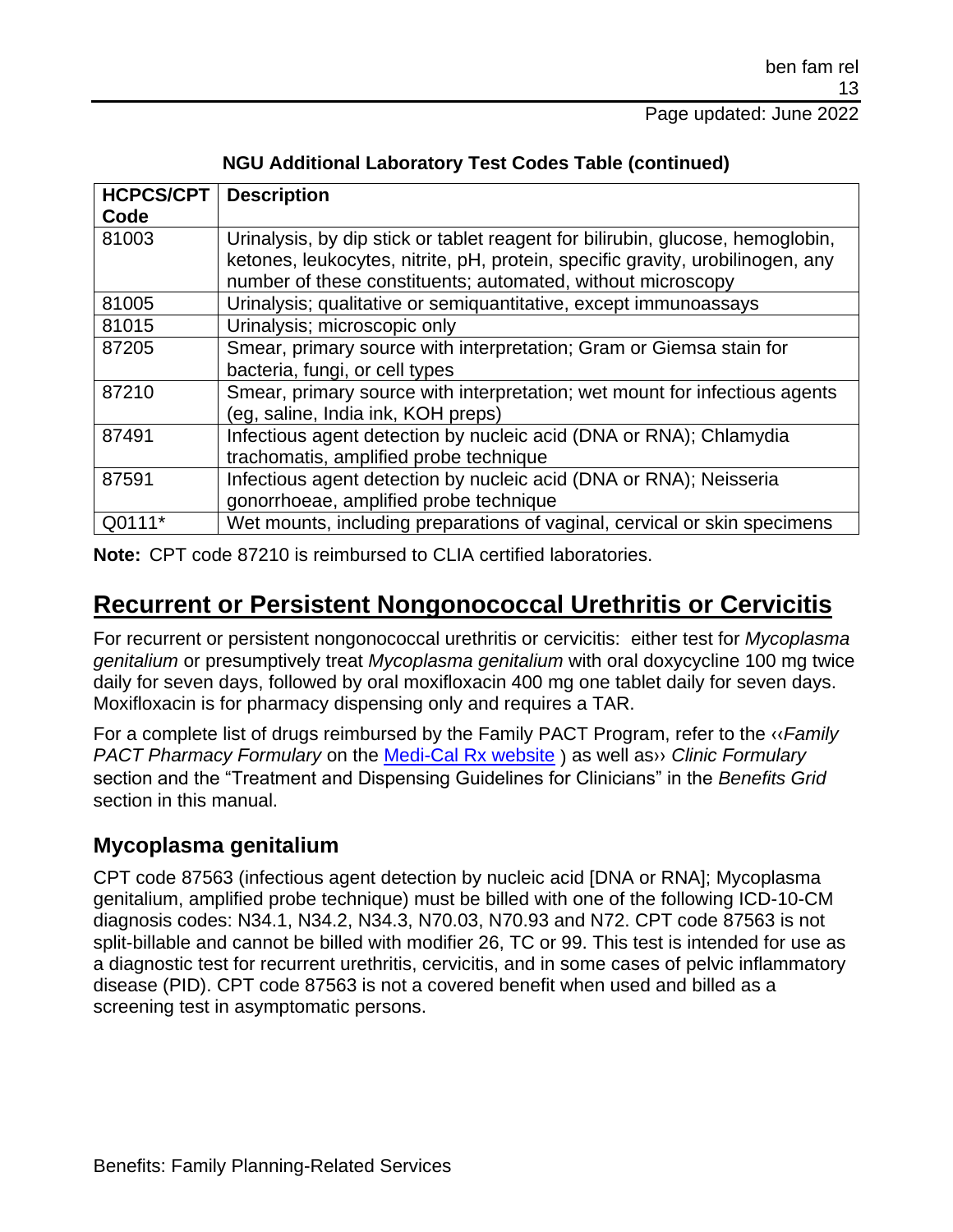# **Genital Herpes**

#### **Genital Herpes Diagnosis Codes Table**

| <b>ICD-10-CM Code</b> | <b>Description</b>             |
|-----------------------|--------------------------------|
| A60.01                | Herpesviral infection of penis |
| A60.04                | Herpesviral vulvovaginitis     |

## **Presumptive Diagnosis**

#### **Genital Herpes Presumptive Diagnosis Codes Table**

| <b>ICD-10-CM Code</b> | <b>Description</b>  |
|-----------------------|---------------------|
| N48.5                 | Ulcer of penis      |
| N76.6                 | Ulceration of vulva |

#### **Procedures**

None

#### **Supplies**

None

### **Drugs**

#### **Genital Herpes Drugs Codes Table**

| <b>HCPCS Code</b> | Description                                   |
|-------------------|-----------------------------------------------|
| S5000/S5001       | Prescription drugs, generic/brand (Acyclovir) |

### **Pharmacy**

For a complete list of drugs reimbursed by the Family PACT Program, including restrictions and authorization requirements, refer to the *Family PACT Pharmacy Formulary* on the Medi-Cal Rx website (*https://medi-calrx.dhcs.ca.gov*), as well as the *Clinic Formulary* section and "Treatment and Dispensing Guidelines for Clinicians" in the *Benefits Grid* section in this manual.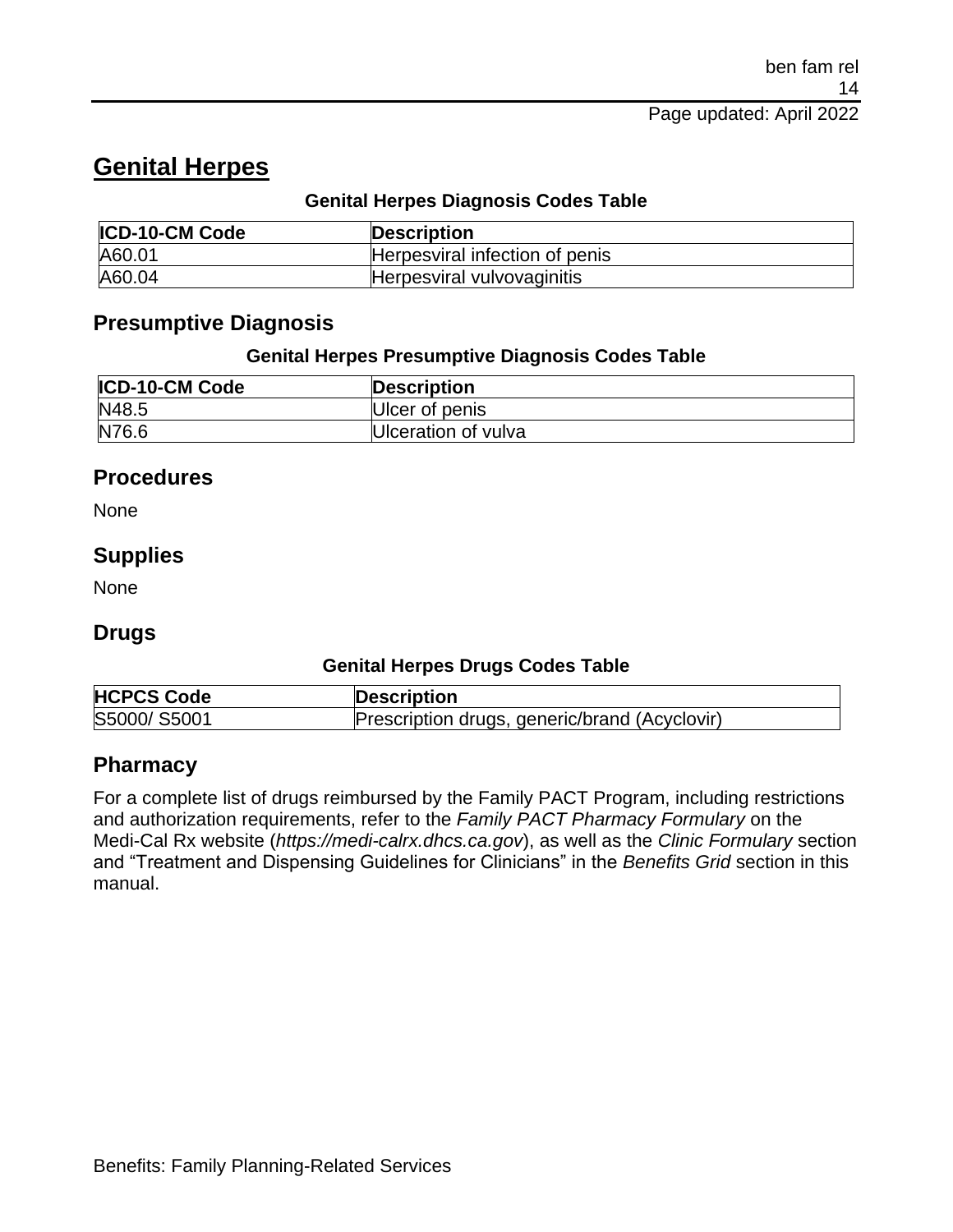## **Additional Laboratory Tests**

#### **Genital Herpes Additional Laboratory Test Codes Table**

| <b>CPT Code</b> | <b>Description</b>                                                                                                                                           | <b>Restrictions</b>                      |
|-----------------|--------------------------------------------------------------------------------------------------------------------------------------------------------------|------------------------------------------|
| 87255           | Virus isolation; including<br>identification by non-<br>immunologic method, other<br>than by cytopathic effect<br>(eg, virus specific enzymatic<br>activity) | Limited to: N48.5 (M) and<br>$N76.6$ (F) |
| 87529           | Infectious agent detection by<br>nucleic acid (DNA or RNA);<br>Herpes simplex virus,<br>amplified probe technique                                            | Limited to: N48.5 (M) and<br>$N76.6$ (F) |

Reflex typing is not reimbursable. Benefits are limited to evaluation of ulcers of unconfirmed etiology.

## **Pelvic Inflammatory Disease (PID)**

Limited to outpatient services only; intravenous therapies are not covered.

#### [‹‹](#page-33-0)**PID Diagnosis Codes Table**[››](#page-33-1)

| <b>ICD-10-CM Code</b> | <b>Description</b>                                        |
|-----------------------|-----------------------------------------------------------|
| N70.03                | Acute salpingitis and oophoritis (F)                      |
| N70.93                | Salpingitis and oophoritis, unspecified (F)               |
| N94.10                | Unspecified dyspareunia (F)                               |
| N94.11                | Superficial (introital) dyspareunia (F)                   |
| N94.12                | Deep dyspareunia (F)                                      |
| N94.19                | Other specified dyspareunia (F)                           |
| N94.89                | Other specified conditions associated with female genital |
|                       | organs and menstrual cycle (F)                            |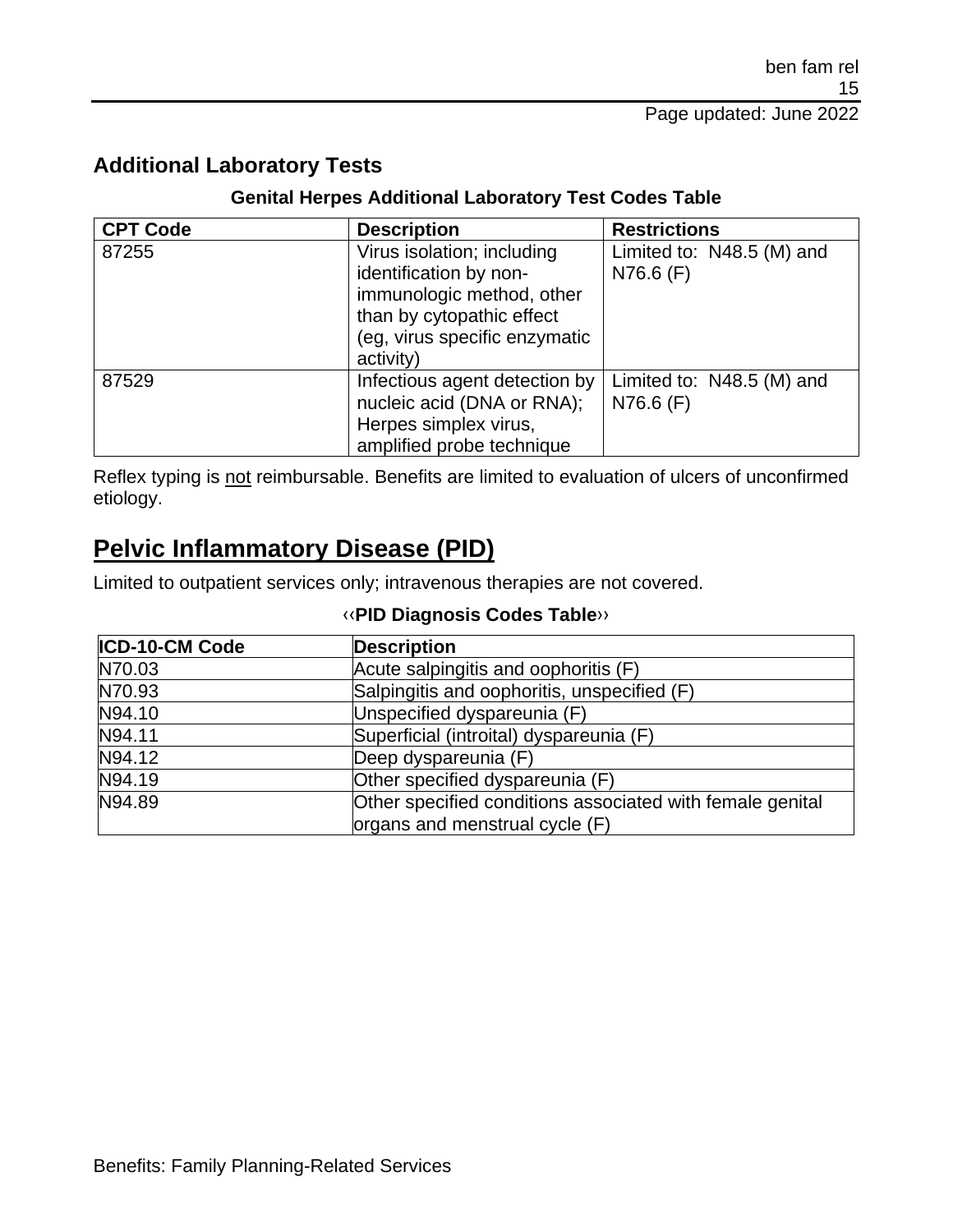## **Supplies**

None

### **Drugs**

#### [‹‹](#page-33-0)**PID Codes Table**[››](#page-33-1)

| <b>HCPCS Code</b> | <b>Description</b>                              |
|-------------------|-------------------------------------------------|
| J0694             | Cefoxitin IM 1 gm                               |
| J0696             | Ceftriaxone IM 250 mg                           |
| S5000 / S5001     | Prescription drugs, generic/brand (Doxycycline, |
|                   | Metronidazole, Probenecid)                      |

## **Pharmacy**

For a complete list of drugs reimbursed by the Family PACT Program, including restrictions and authorization requirements, refer to the *Family PACT Pharmacy Formulary* on the Medi-Cal Rx website (*https://medi-calrx.dhcs.ca.gov*), as well as the *Clinic Formulary* section and "Treatment and Dispensing Guidelines for Clinicians" in the *Benefits Grid* section in this manual.

## **Additional Laboratory Tests**

#### [‹‹](#page-33-0)**PID Additional Laboratory Test Codes Table**[››](#page-33-1)

| <b>CPT Code</b> | <b>Description</b>                                                      |
|-----------------|-------------------------------------------------------------------------|
| 85025           | Blood count; complete (CBC), automated (Hgb, Hct, RBC, WBC and platelet |
|                 | count) and automated differential WBC count                             |
| 85651           | Sedimentation rate, erythrocyte; non-automated                          |
| 85652           | Sedimentation rate, erythrocyte; automated                              |
| 87491           | Chlamydia trachomatis, amplified probe technique                        |
| 87591           | Neisseria gonorrhoeae, amplified probe technique                        |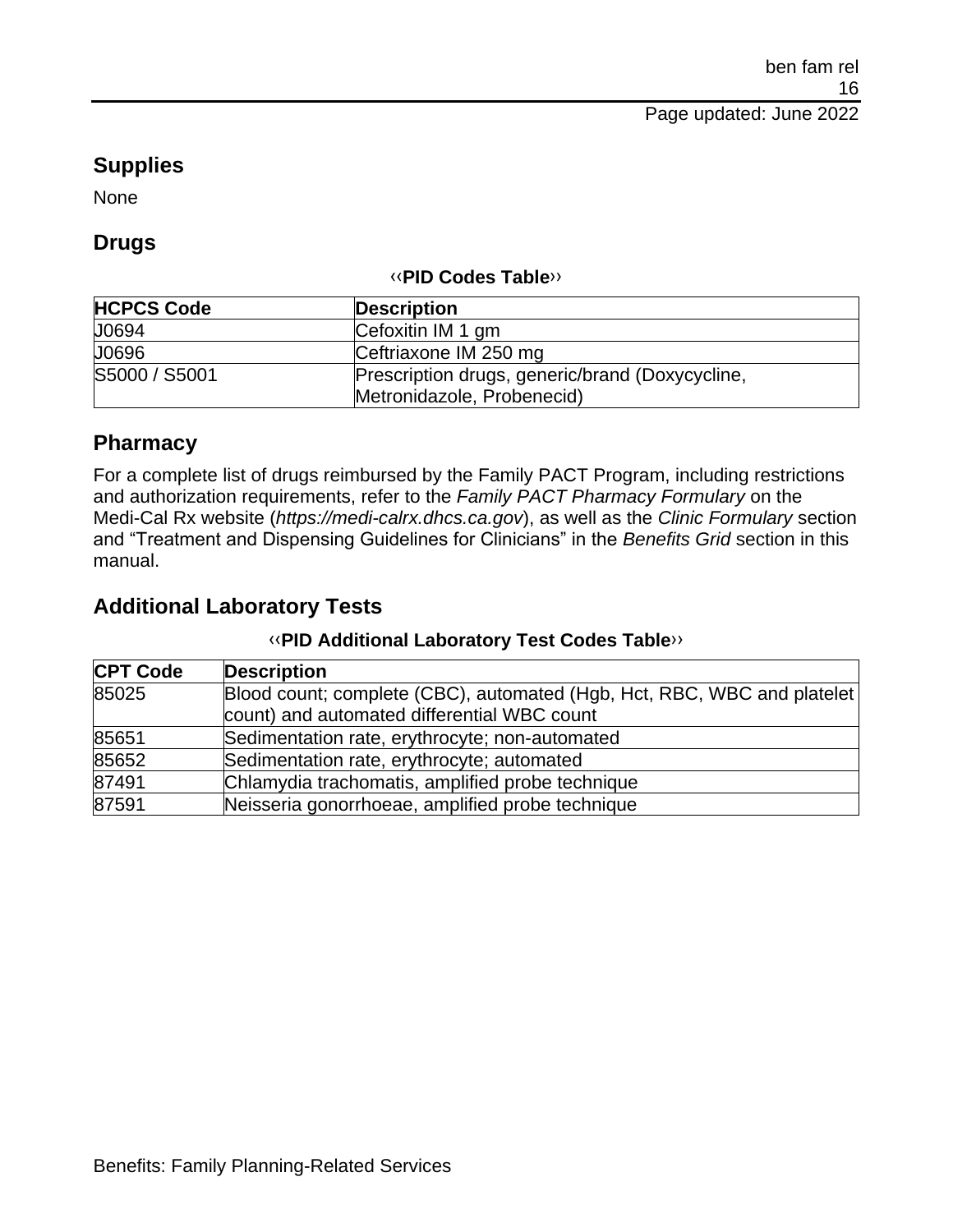## **Procedures**

#### [‹‹](#page-33-0)**PID Procedure Codes Table**[››](#page-33-1)

| <b>CPT Code</b> | <b>Description</b>                                                   |
|-----------------|----------------------------------------------------------------------|
| 99000           | Handling and/or conveyance of specimen for transfer from the         |
|                 | physician's office to the laboratory. For Family PACT policy, this   |
|                 | pertains to blood specimens sent to an unaffiliated laboratory only. |

# **Syphilis**

#### **Syphilis Codes Table**

| <b>ICD-10-CM Code</b> | <b>Description</b>                                      |
|-----------------------|---------------------------------------------------------|
| A51.0                 | Primary genital syphilis (M and F)                      |
| A51.31                | Condyloma latum                                         |
| A51.39                | Other secondary syphilis of skin (M and F)              |
| A51.5                 | Early syphilis, latent unspecified (M and F)            |
| A52.8                 | Late syphilis, latent (M and F)                         |
| A53.0                 | Latent syphilis, unspecified as early or late (M and F) |

## **Presumptive Diagnosis**

#### **Syphilis Presumptive Diagnosis Codes Table**

| ICD-10-CM Code | <b>Description</b>                                                                                                                                                                       |
|----------------|------------------------------------------------------------------------------------------------------------------------------------------------------------------------------------------|
| N48.5          | Ulcer of penis                                                                                                                                                                           |
| N76.6          | Ulceration of vulva, unspecified                                                                                                                                                         |
| Z20.2          | Contact with and (suspected) exposure to infections with a<br>predominantly sexual mode of transmission (M and F)<br>Indications: Use for an asymptomatic partner exposed to<br>syphilis |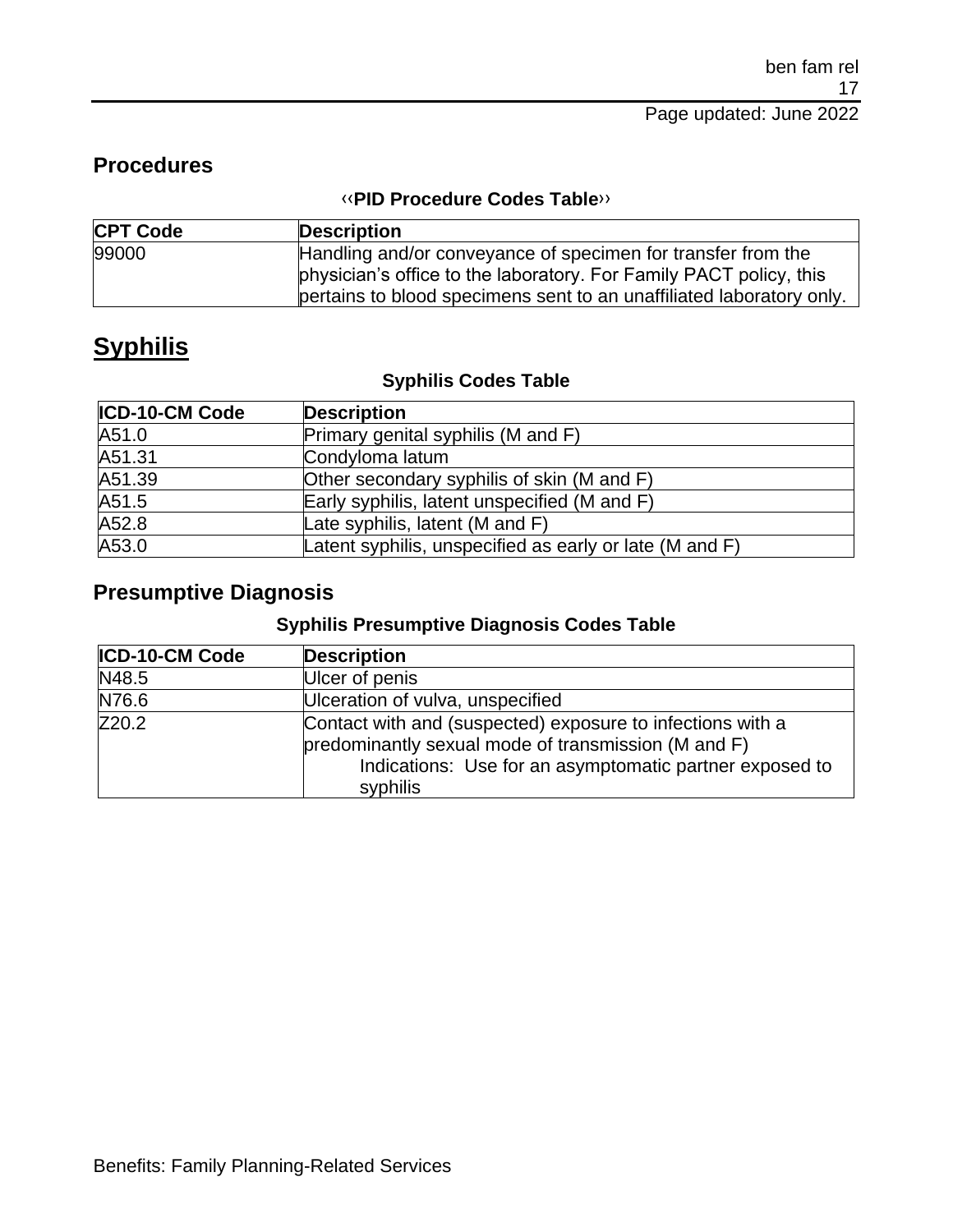## **Procedures**

#### **Syphilis Procedure Code Table**

| <b>CPT Code</b> | <b>Description</b>                                                                                                                                                                                       |
|-----------------|----------------------------------------------------------------------------------------------------------------------------------------------------------------------------------------------------------|
| 99000           | Handling and/or conveyance of specimen for transfer from the physician's<br>office to a laboratory. For Family PACT policy, this pertains to blood<br>specimens sent to an unaffiliated laboratory only. |

### **Supplies**

None

### **Drugs**

#### **Syphilis Drug Codes Table**

| <b>HCPCS Code</b> | <b>Description</b>                               |
|-------------------|--------------------------------------------------|
| U0561             | Injection, penicillin G benzathine 100,000 units |
| S5000 / S5001     | Prescription drugs, generic/brand (Doxycycline)  |

For nonpregnant persons with a penicillin allergy who have primary or secondary syphilis, may treat with doxycycline 100 mg orally two times per day for 14 days. For those with late latent or syphilis of unknown duration, may treat with 100 mg orally two times per day for 28 days.

### **Pharmacy**

For a complete list of drugs reimbursed by the Family PACT Program, including restrictions and authorization requirements, refer to the *Family PACT Pharmacy Formulary* on the Medi-Cal Rx website (*https://medi-calrx.dhcs.ca.gov*), as well as the *Clinic Formulary* section and "Treatment and Dispensing Guidelines for Clinicians" in the *Benefits Grid* section in this manual.

## **Additional Laboratory Tests**

| <b>CPT Code</b> | Description              | <b>Restrictions</b>          |
|-----------------|--------------------------|------------------------------|
| 86593           | Syphilis test,           | Only as necessary to confirm |
|                 | non-treponemal antibody; | response to treatment.       |
|                 | quantitative             | Should not be separately     |
|                 |                          | ordered with presumptive     |
|                 |                          | diagnosis codes N48.5, N76.6 |
|                 |                          | or $Z20.2$                   |

#### **Syphilis Additional Laboratory Test Code Table**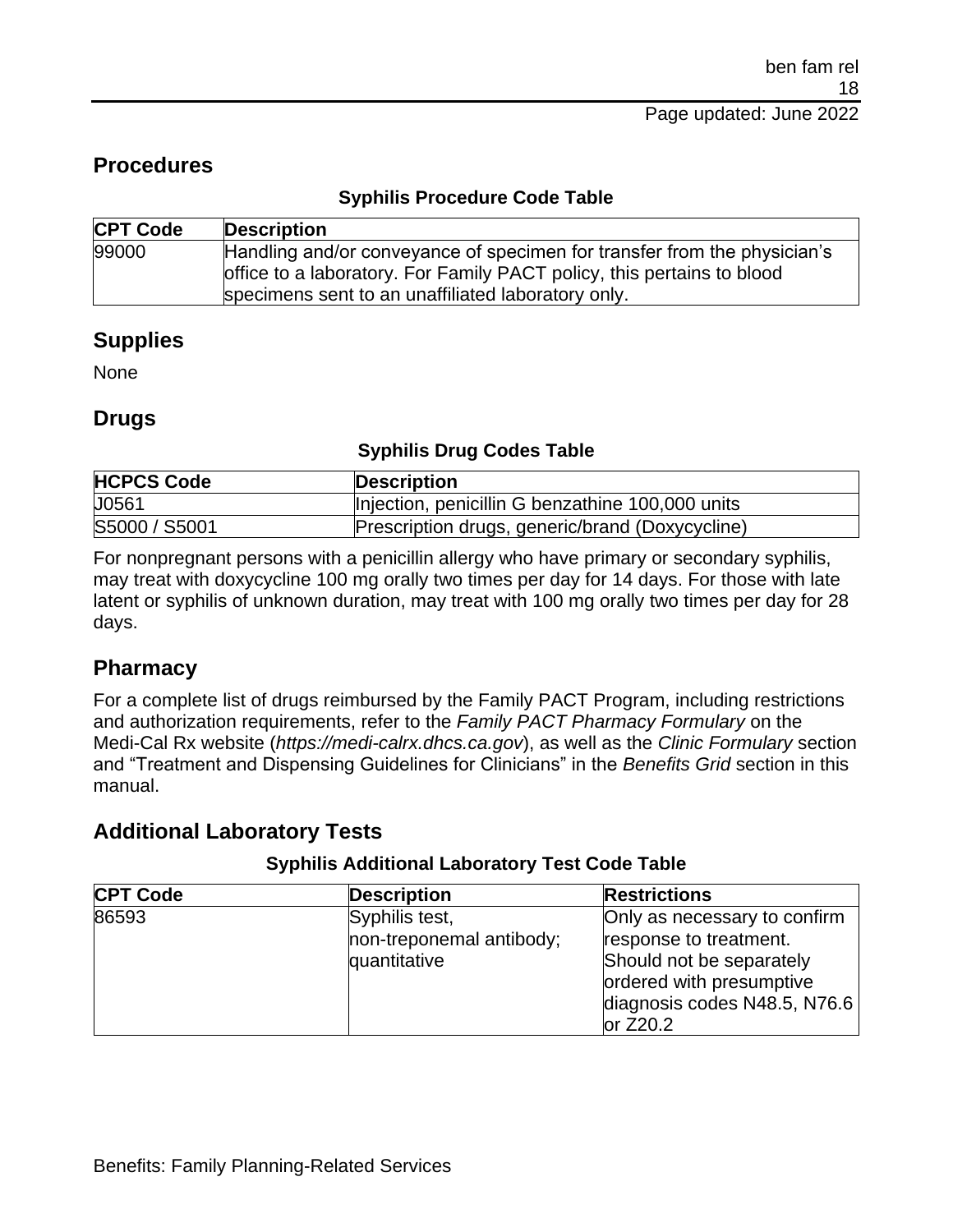# **Trichomoniasis**

#### [‹‹](#page-33-0)**Trichomoniasis Diagnosis Codes Table**[››](#page-33-1)

| <b>ICD-10-CM Code</b> | <b>Description</b>                            |
|-----------------------|-----------------------------------------------|
| A59.01                | Trichomonal vulvovaginitis (F)                |
| A59.03                | Trichomonal cystitis and urethritis (M and F) |
| N76.0                 | Acute vaginitis (F)                           |

## **Presumptive Diagnosis**

#### **Trichomoniasis Presumptive Diagnosis Codes Table**

| <b>ICD-10-CM Code</b> | <b>Description</b>                                                                                                                                                                             |  |
|-----------------------|------------------------------------------------------------------------------------------------------------------------------------------------------------------------------------------------|--|
| N34.2                 | Other urethritis (M)                                                                                                                                                                           |  |
| Z20.2                 | Contact with and (suspected) exposure to infections with a<br>predominantly sexual mode of transmission (M and F)<br>Indications: Use for an asymptomatic partner exposed to<br>trichomoniasis |  |

### **Procedures**

None

### **Supplies**

None

#### **Drugs**

#### **Trichomoniasis Drug Codes Table**

| <b>HCPCS Code</b> | <b>Description</b>                                               |  |
|-------------------|------------------------------------------------------------------|--|
| S5000/S5001       | Prescription drugs, generic/brand<br>(Metronidazole, Tinidazole) |  |

## **Pharmacy**

For a complete list of drugs reimbursed by the Family PACT Program, including restrictions and authorization requirements, refer to the *Family PACT Pharmacy Formulary* on the Medi-Cal Rx website (*https://medi-calrx.dhcs.ca.gov*), as well as the *Clinic Formulary* section and "Treatment and Dispensing Guidelines for Clinicians" in the *Benefits Grid* section in this manual.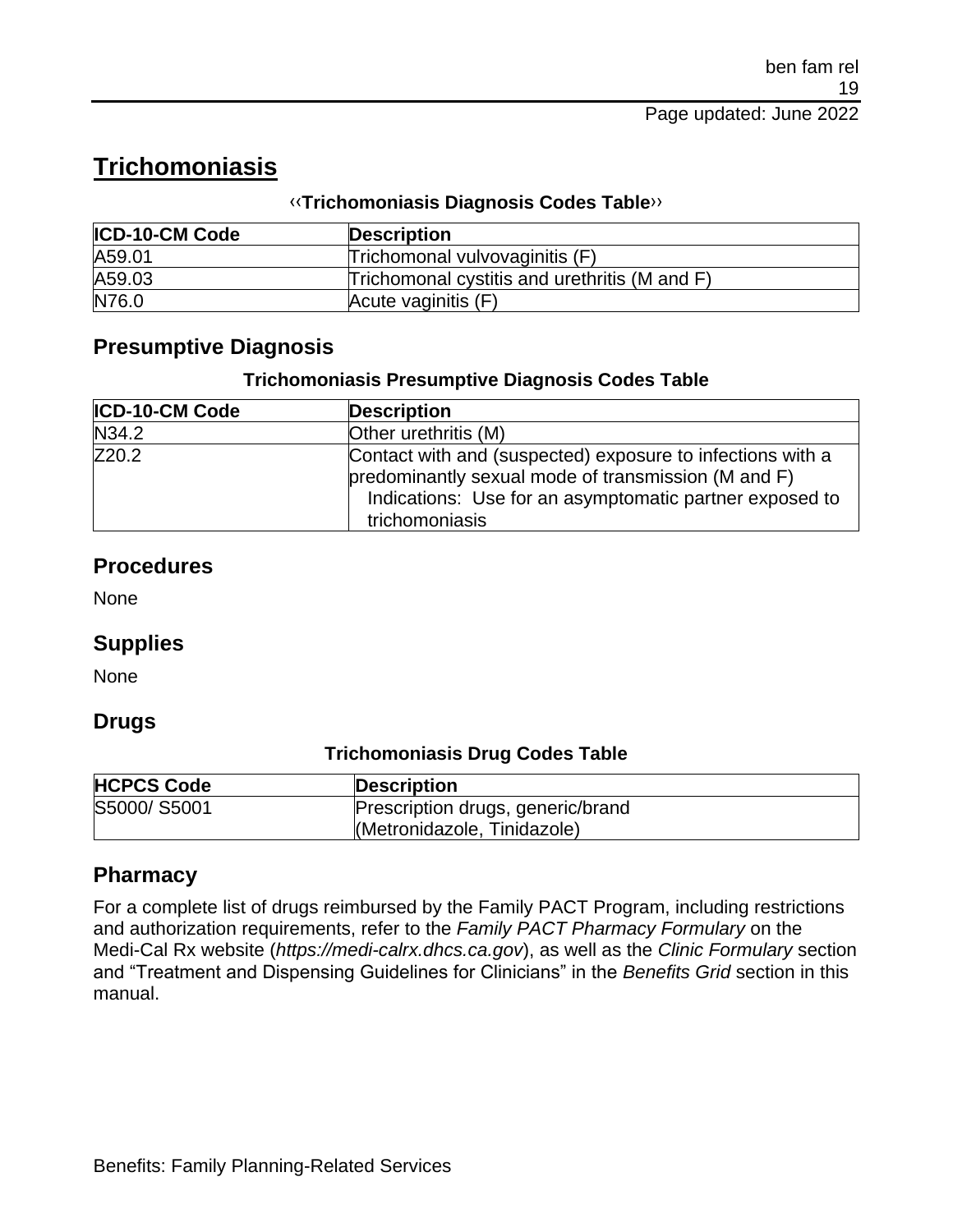## **Additional Laboratory Tests**

#### **Trichomoniasis Additional Laboratory Test Codes Table**

| <b>HCPCS/ CPT Code</b> | <b>Description</b>                                                                                                                          | <b>Restrictions</b>                                                    |
|------------------------|---------------------------------------------------------------------------------------------------------------------------------------------|------------------------------------------------------------------------|
| 83986                  | pH, body fluid, not otherwise<br>specified                                                                                                  | <b>Females Only</b>                                                    |
| 87210                  | Smear, primary source with<br>interpretation; wet mount for<br>infectious agents (eg. saline,<br>India ink, KOH preps)                      | Females and males. Code for<br>use by CLIA certified<br>laboratories * |
| 87661                  | Infectious agent antigen<br>detection by nucleic acid (DNA<br>or RNA); trichomonas vaginalis,<br>amplified probe technique                  | Females only. Code for use by<br><b>CLIA-certified laboratories</b> *  |
| 87808                  | Infectious agent antigen<br>detection by immunoassay with<br>direct optical observation;<br>trichomonas vaginalis                           | Females only. Code for<br>provider-performed test                      |
| Q0111                  | Wet mounts, including<br>preparations of vaginal, cervical provider-performed test *<br>or skin specimens (including<br>urethral specimens) | Females and males. Code for                                            |

# **Vulvovaginitis**

#### [‹‹](#page-33-0)**Vulvovaginitis Diagnosis Codes Table**[››](#page-33-1)

| <b>Condition</b>           | <b>ICD-10-CM Code</b> | <b>Description</b>              |
|----------------------------|-----------------------|---------------------------------|
| Vaginal Candidiasis        | <b>B73.3</b>          | Candidiasis of vulva and vagina |
| <b>Bacterial Vaginosis</b> | N76.0                 | Acute vaginitis                 |

## **Procedures**

None

### **Supplies**

None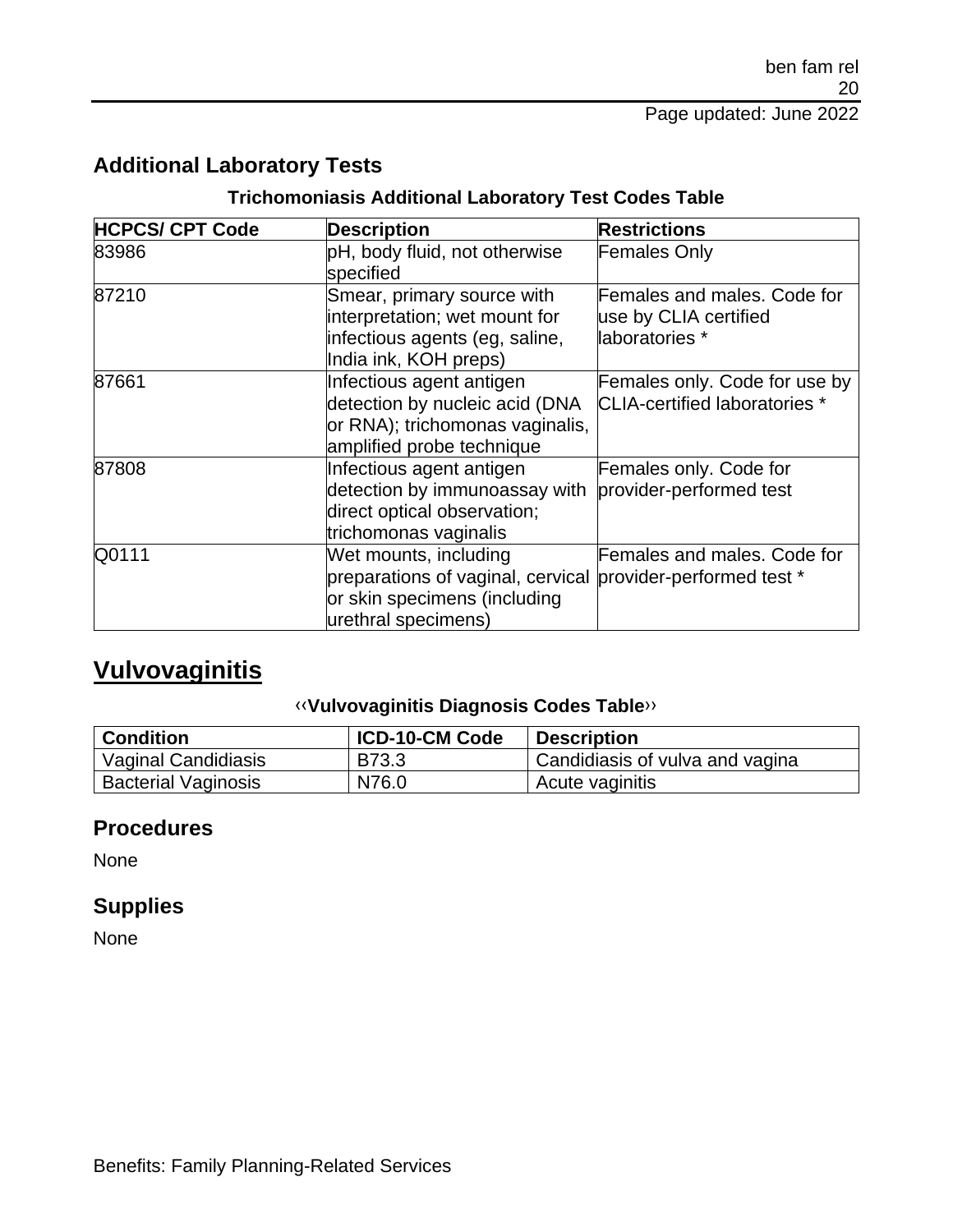## **Drugs**

| <b>Condition</b>           | <b>HCPCS Code</b> | <b>Description</b>                |
|----------------------------|-------------------|-----------------------------------|
| Vaginal Candidiasis        | S5000/S5001       | Prescription drugs, generic/brand |
|                            |                   | (Clotrimazole, Fluconazole,       |
|                            |                   | Miconazole)                       |
| <b>Bacterial Vaginosis</b> | S5000/S5001       | Prescription drugs, generic/brand |
|                            |                   | (Clindamycin, Metronidazole,      |
|                            |                   | Tinidazole)                       |

#### **Vulvovaginitis Drug Codes Table**

### **Pharmacy**

For a complete list of drugs reimbursed by the Family PACT Program, including restrictions and authorization requirements, refer to the *Family PACT Pharmacy Formulary* on the Medi-Cal Rx website (*https://medi-calrx.dhcs.ca.gov*), as well as the *Clinic Formulary* section and "Treatment and Dispensing Guidelines for Clinicians" in the *Benefits Grid* section in this manual.

## **Additional Laboratory Tests**

#### **Vulvovaginitis Additional Laboratory Test Codes Table**

| <b>HCPCS/ CPT Code</b> | <b>Description</b>                                                                                                     | <b>Restrictions</b>                                                    |
|------------------------|------------------------------------------------------------------------------------------------------------------------|------------------------------------------------------------------------|
| 83986                  | pH, body fluid, not otherwise<br>specified                                                                             | <b>Females Only</b>                                                    |
| 87210                  | Smear, primary source with<br>interpretation; wet mount for<br>infectious agents (eg, saline,<br>India ink, KOH preps) | Females and males. Code for<br>use by CLIA certified<br>laboratories * |
| Q0111                  | Wet mounts, including<br>preparations of vaginal,<br>cervical or skin specimens<br>(including urethral specimens)      | Females only. Code for<br>provider-performed test *                    |

# **Genital Warts**

#### [‹‹](#page-33-0)**Genital Warts Diagnosis Codes Table**[››](#page-33-1)

| <b>ICD-10-CM Code</b> | <b>Description</b>                    |
|-----------------------|---------------------------------------|
| A63.0                 | Anogenital (venereal) warts (M and F) |
| B07.9                 | Viral warts, unspecified (M and F)    |
| <b>B08.1</b>          | Molluscom contagiosum (M and F)       |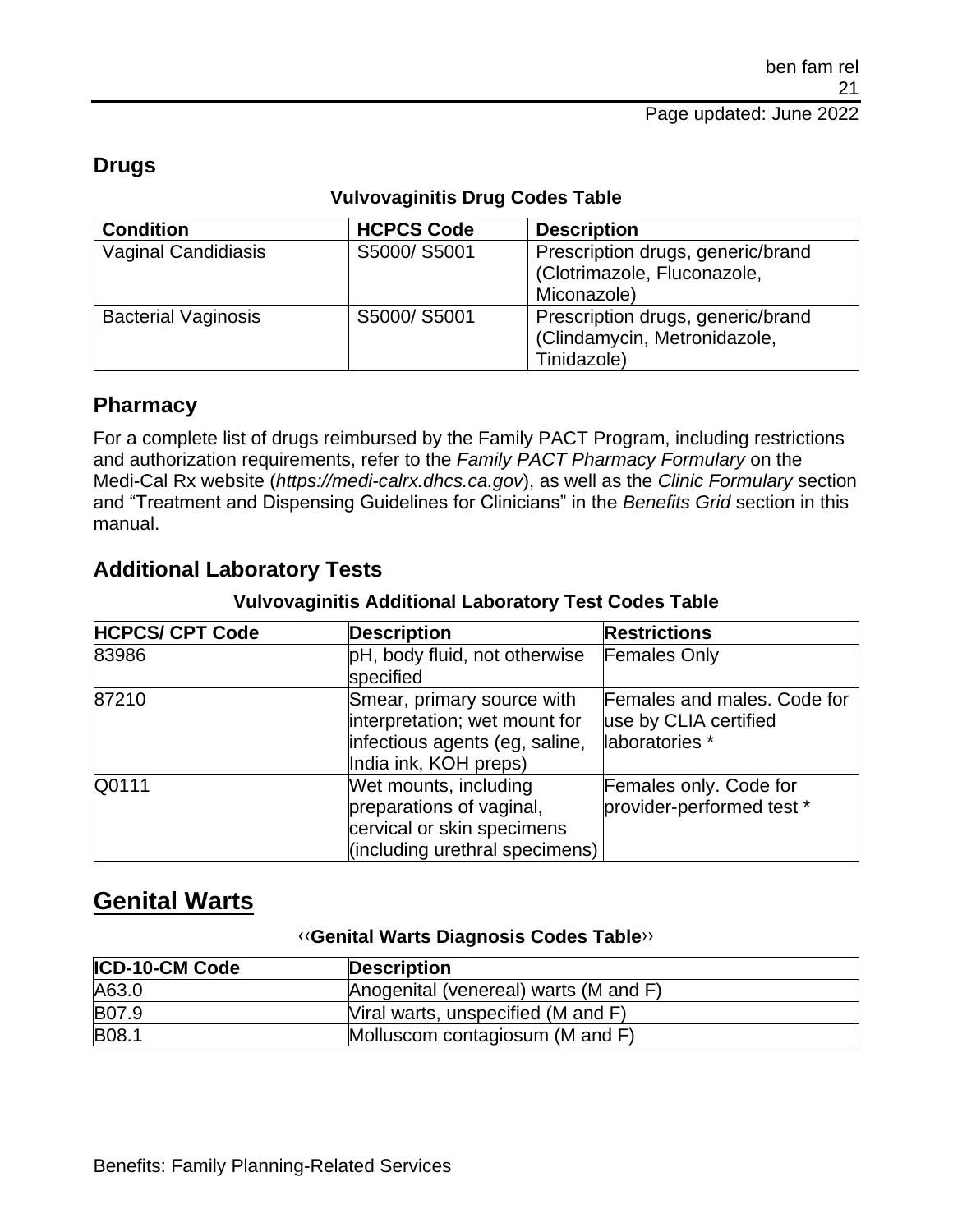## **Procedures**

A modifier is required for the following procedures.

#### **Genital Warts Procedure Codes Table**

| <b>CPT Code</b> | <b>Description</b>                                                           |
|-----------------|------------------------------------------------------------------------------|
| 54050           | Destruction of lesion(s), penis (eg, condyloma, papilloma, molluscum         |
|                 | contagiosum, herpetic vesicle), simple; chemical                             |
| 54056           | Destruction of lesion(s), penis (eg, condyloma, papilloma, molluscum         |
|                 | contagiosum, herpetic vesicle), simple; cryosurgery                          |
| 54100           | Biopsy of penis                                                              |
| 56501           | Destruction of lesion(s), vulva; simple (eg, laser surgery, electrosurgery,  |
|                 | cryosurgery, chemosurgery)                                                   |
| 56605           | Biopsy of vulva or perineum (separate procedure);                            |
|                 | one lesion                                                                   |
| 57061           | Destruction of vaginal lesion(s); simple (eg, laser surgery, electrosurgery, |
|                 | cryosurgery, chemosurgery)                                                   |

## **Supplies**

Modified UA is required for the following supplies.

#### **Genital Warts Supply Codes Table**

| <b>CPT Code</b> | <b>Description</b>     |
|-----------------|------------------------|
| 54050           | Penile supplies        |
| 54056           | Penile supplies        |
| 54100           | <b>Biopsy supplies</b> |
| 56501           | Vulvar supplies        |
| 56605           | <b>Biopsy supplies</b> |
| 57061           | Vulvar supplies        |

TCA/BCA, liquid nitrogen and Podophyllin are included in the supply charge for the procedure and cannot be billed separately.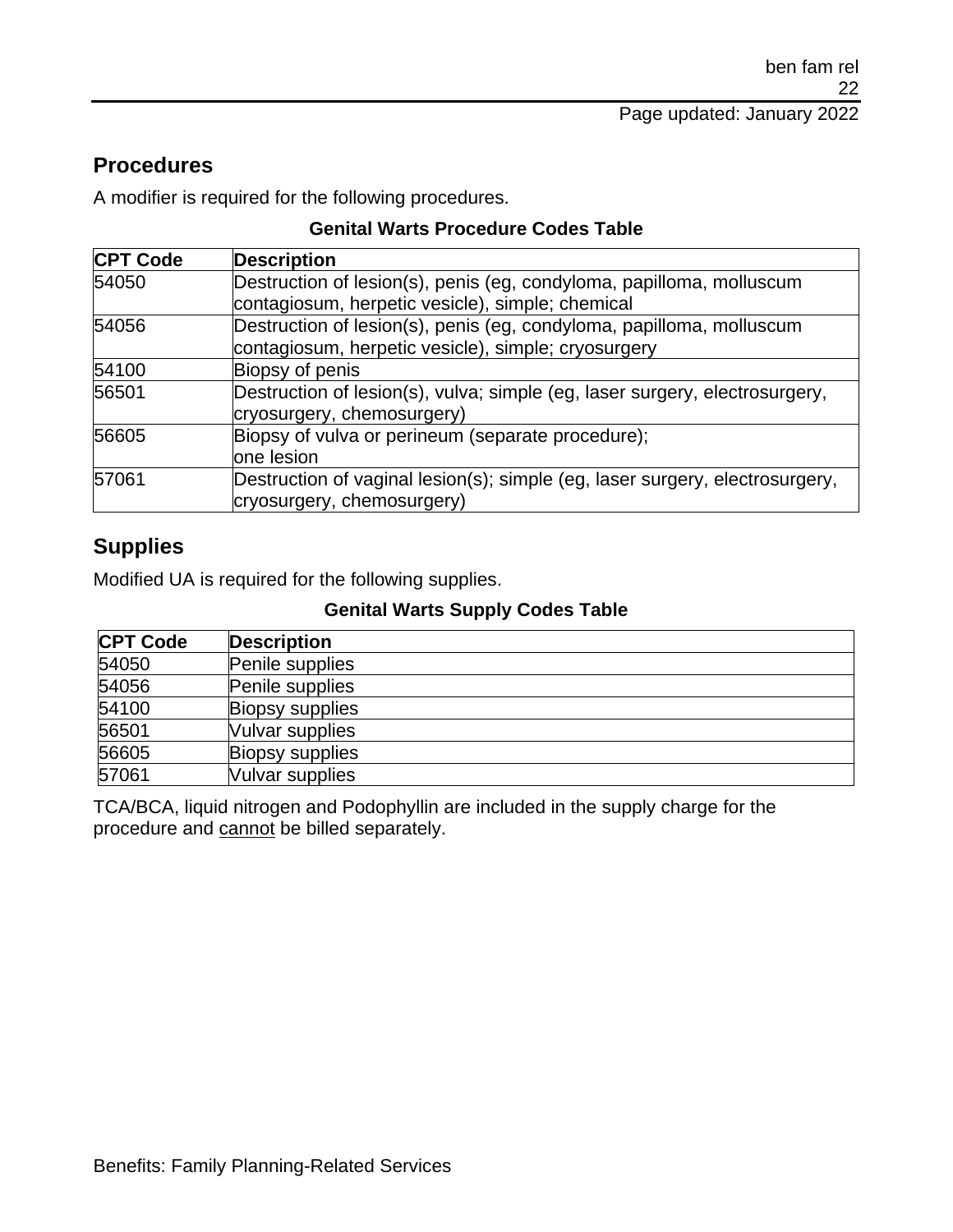### **Drugs**

#### **Genital Warts Drug Codes Table**

| <b>HCPCS Code</b> | <b>Description</b>                                       |
|-------------------|----------------------------------------------------------|
| S5000 / S5001     | Prescription drugs, generic/brand (Imiquimod, Podofilox) |

### **Pharmacy**

For a complete list of drugs reimbursed by the Family PACT Program, including restrictions and authorization requirements, refer to the *Family PACT Pharmacy Formulary* on the Medi-Cal Rx website (*https://medi-calrx.dhcs.ca.gov*), as well as the *Clinic Formulary* section and "Treatment and Dispensing Guidelines for Clinicians" in the *Benefits Grid* section in this manual.

## **Additional Laboratory Tests**

#### **Genital Warts Additional Laboratory Test Codes Table**

| <b>CPT Code</b> | <b>Description</b>          | <b>Restrictions</b>                                               |
|-----------------|-----------------------------|-------------------------------------------------------------------|
| 88305           |                             | Level IV - Surgical pathology, gross Only as necessary to confirm |
|                 | and microscopic examination | vulvar, vaginal or genital warts                                  |
|                 |                             | in a wart treatment candidate;                                    |
|                 |                             | females and males                                                 |

# **Expedited Partner Therapy for the Prevention of Sexually Transmitted Infection Reinfections**

Sexually transmitted infections (STIs) can be a serious risk to an individual's health and can create a preventable threat to fertility. One factor that contributes to high rates of STIs is reinfection from an untreated sexual partner. The medical necessity for both treatment of the client with an STI and prevention of reinfection is determined by the medical professional evaluating the clinical needs of the Family PACT client.

Expedited Partner Therapy (EPT) is the clinical practice of treating sex partners of patients diagnosed with a treatable STI without the health care provider first examining the partner. EPT usually involves the implementation of patient-delivered partner therapy, an evidenced based practice to reduce reinfection, in which the patient delivers medication or a prescription to his or her partner(s). Since repeat infections are often due to untreated partners, ensuring that all recent partners have been treated is a core aspect of the clinical management of patients diagnosed with chlamydia, gonorrhea and/or trichomoniasis.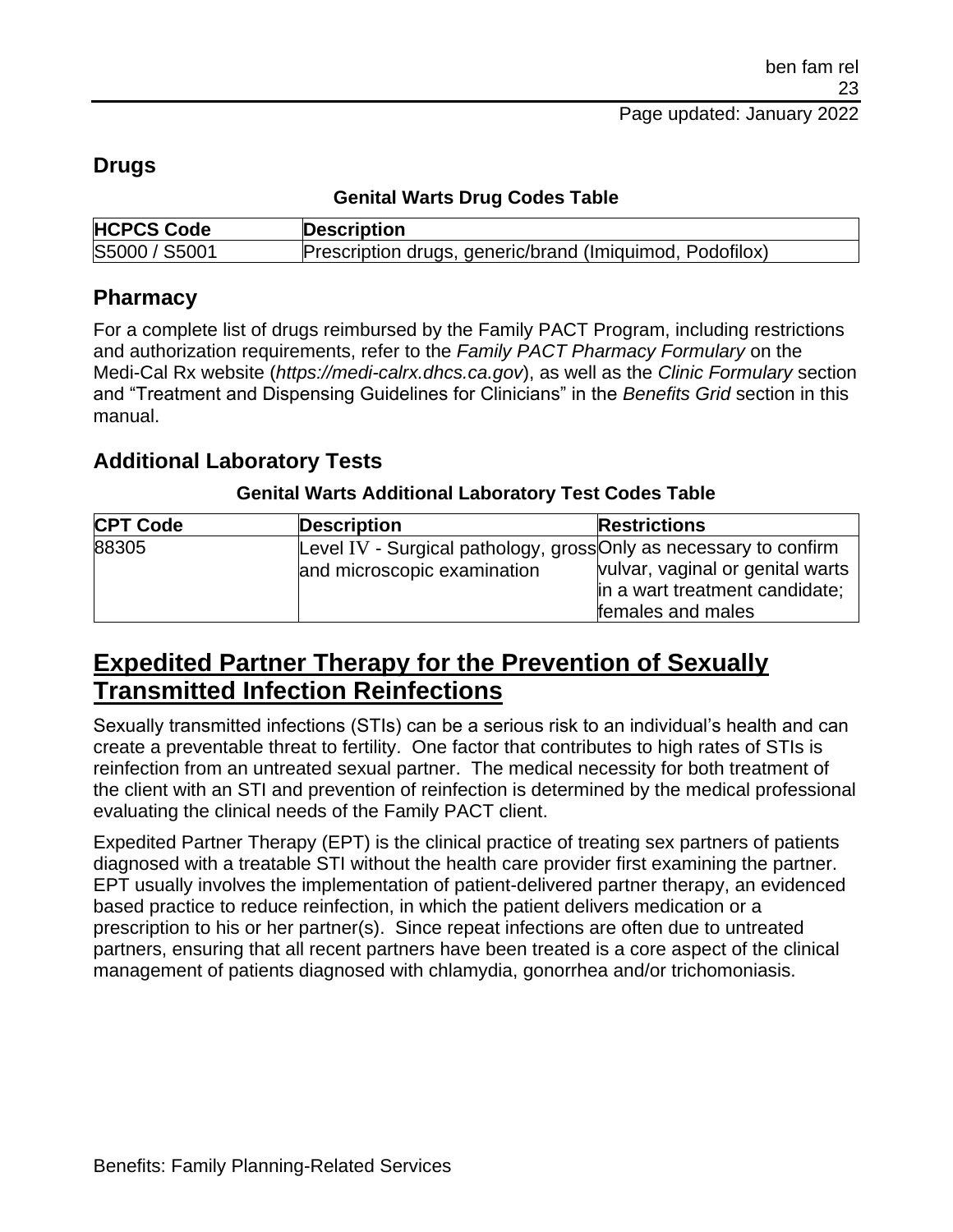Family PACT covers medically necessary services for the treatment of STIs. If a Family PACT provider diagnoses a Family PACT client with gonorrhea, chlamydia and/or trichomoniasis and determines that offering the client EPT is medically necessary to prevent reinfection of the client, then the provider may either dispense medication directly to the Family PACT client to provide to his/her partner(s) or may provide the Family PACT client with a prescription, written in the name of the client, for medications with a quantity and duration of therapy sufficient to treat the acute infection in the client and to prevent reinfection of the client by treating the client's partner(s).

For additional prescribing and clinical guidelines on the treatment of partners of patients diagnosed with STIs, providers may review guidance from the Centers for Disease Control and Prevention (CDC) and the California Department of Public Health (CDPH).

For a list of medically necessary services for the treatment of gonorrhea, chlamydia, and/or trichomoniasis, providers may refer to the preceding pages of this manual section.

# **Urinary Tract Infection (UTI)**

## **Urinary Tract Infection (UTI) Females Only**

These services are restricted to female clients who present with symptoms of infection.

| ICD-10-CM Code     | <b>Description</b>                |  |
|--------------------|-----------------------------------|--|
| N30.00             | Acute cystitis without hematuria  |  |
| N30.01             | Acute cystitis with hematuria     |  |
| R <sub>10.30</sub> | Lower abdominal pain, unspecified |  |
| R30.0              | Dysuria                           |  |
| R30.9              | Painful micturition, unspecified  |  |
| R31.0              | Gross hematuria                   |  |
| R35.0              | <b>Frequency of micturition</b>   |  |

#### [‹‹](#page-33-0)**UTI Diagnosis Codes Table**[››](#page-33-1)

## **Procedures**

**None** 

## **Supplies**

None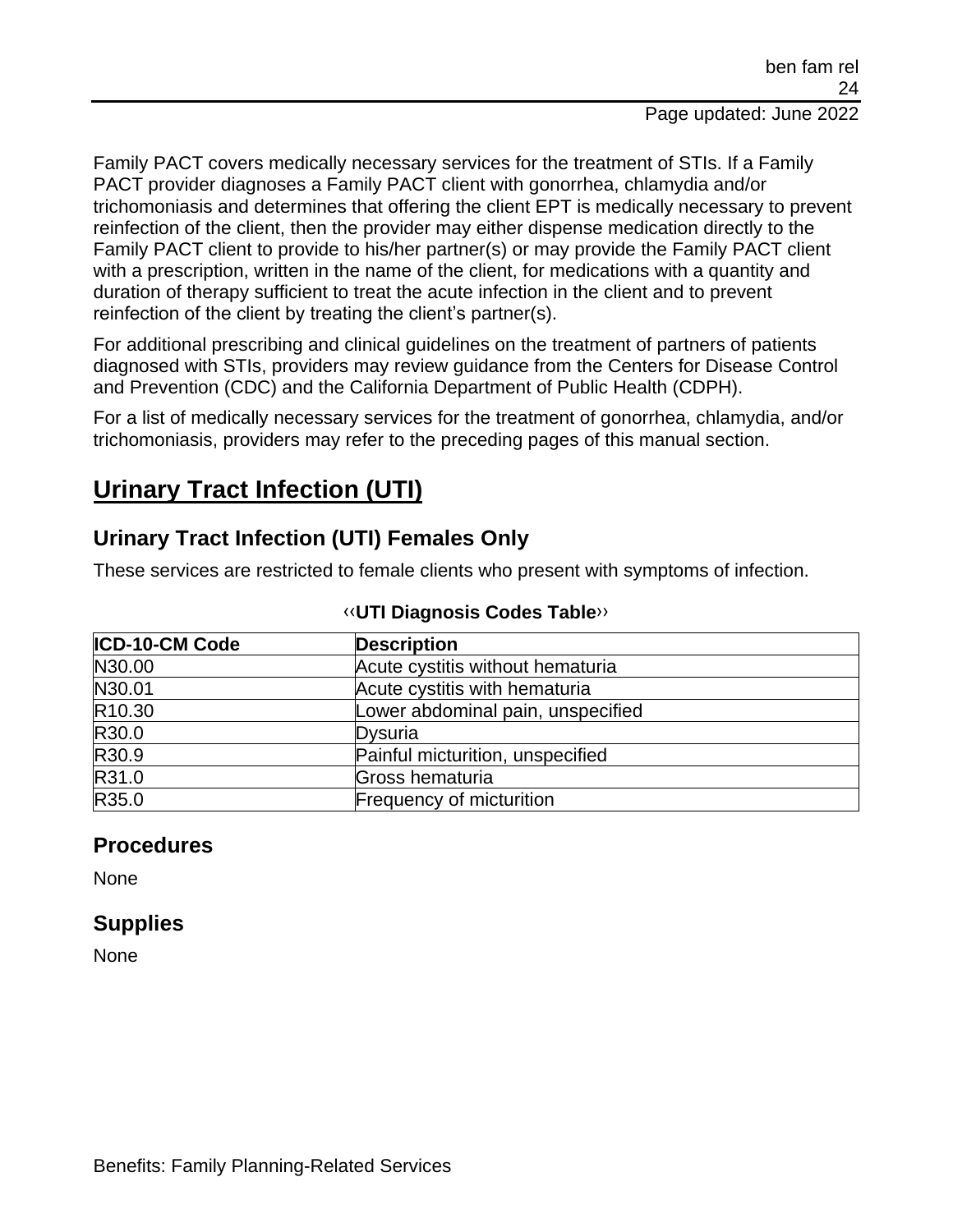## **Drugs**

#### [‹‹](#page-33-0)**UTI Drug Codes Table**[››](#page-33-1)

| <b>HCPCS Code</b> | <b>Description</b>                                   |  |
|-------------------|------------------------------------------------------|--|
| S5000/S5001       | Prescription drugs, generic/brand                    |  |
|                   | (Cephalexin, Ciprofloxacin, Nitrofurantoin, TMP/SMX) |  |

### **Pharmacy**

For a complete list of drugs reimbursed by the Family PACT Program, including restrictions and authorization requirements, refer to the *Family PACT Pharmacy Formulary* on the Medi-Cal Rx website (*https://medi-calrx.dhcs.ca.gov*), as well as the *Clinic Formulary* section and "Treatment and Dispensing Guidelines for Clinicians" in the *Benefits Grid* section in this manual.

### **Additional Laboratory Tests**

| <b>CPT Code</b> | <b>Description</b>                                                                                                                                                                                                                 |  |
|-----------------|------------------------------------------------------------------------------------------------------------------------------------------------------------------------------------------------------------------------------------|--|
| 81000           | Urinalysis, by dipstick or tablet reagent for bilirubin, glucose,<br>hemoglobin, ketones, leukocytes, nitrite, pH, protein, specific gravity,<br>urobilinogen, any number of these constituents; non-automated, with<br>microscopy |  |
| 81001           | Automated, with microscopy                                                                                                                                                                                                         |  |
| 81002           | Non-automated, without microscopy                                                                                                                                                                                                  |  |
| 81003           | Automated, with microscopy                                                                                                                                                                                                         |  |
| 81005           | Urinalysis; qualitative or semi-quantitative, except immunoassays                                                                                                                                                                  |  |
| 81015           | Microscopic only                                                                                                                                                                                                                   |  |

#### [‹‹](#page-33-0)**UTI Additional Laboratory Test Codes Table**[››](#page-33-1)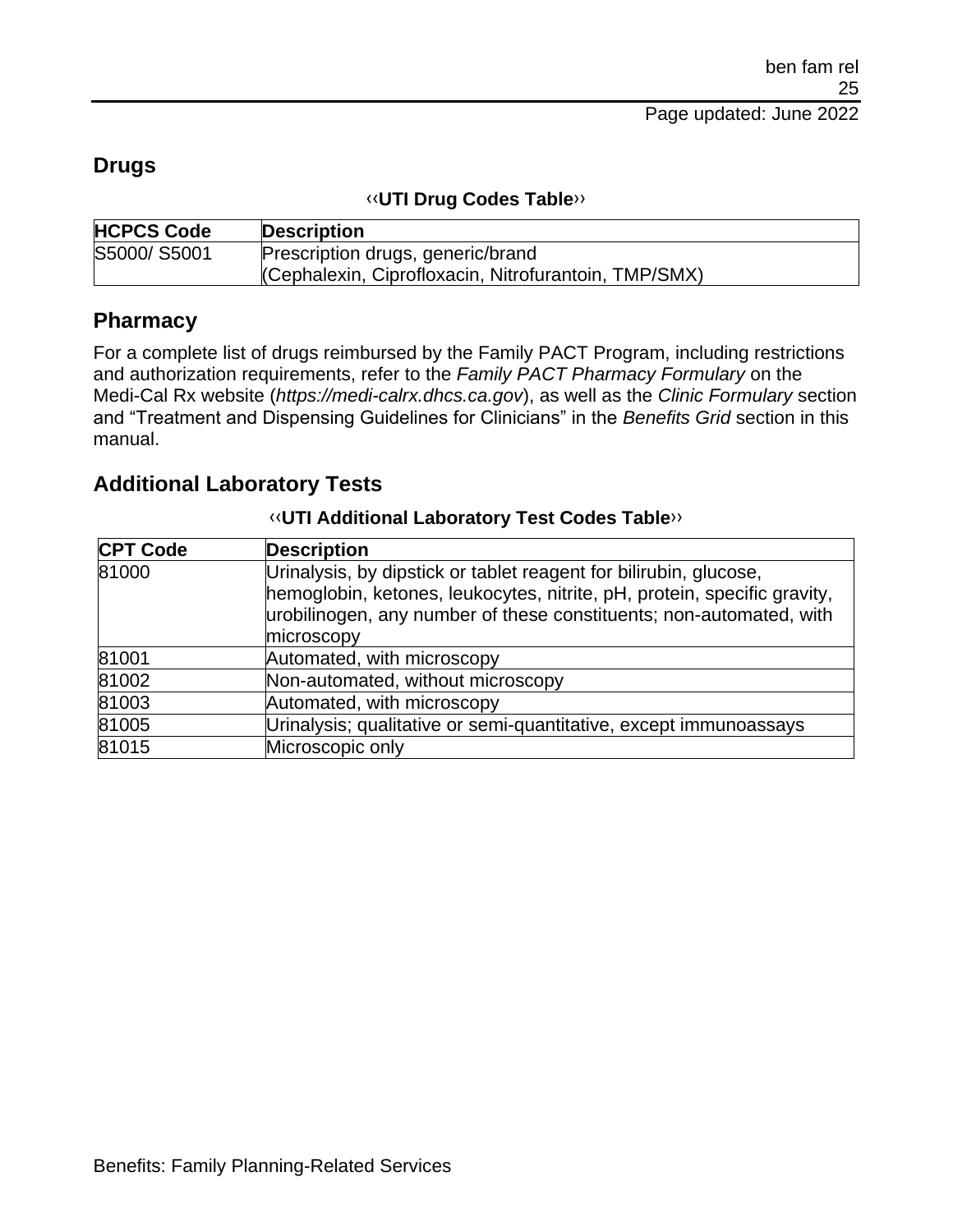# **Management of Cervical Abnormalities and Preinvasive Cervical Lesions**

## **Cervical Abnormalities and Preinvasive Cervical Lesions Females 15 Years of Age or Older**

Family PACT has adopted The American Society of Colposcopy and Cervical Pathology (ASCCP) 2019 ASCCP Risk-Based Management Consensus Guidelines for Management of Abnormal Cervical Cancer Screening Tests and Cancer Precursors to guide clinicians in the management of abnormal screening and diagnostic tests. Personalized risk-based management requires the use of the tool at the ASCCP website [\(https://www.asccp.org\)](https://www.asccp.org/), or the 2019 ASCCP Guidelines APP [\(https://www.asccp.org/mobile-app\)](https://www.asccp.org/mobile-app).

The following services and supplies are reimbursable when performed on an outpatient basis for the diagnosis and treatment of cervical abnormalities found on cervical cancer screening physical exam, and management of preinvasive cervical lesions. An ICD-10-CM code for the cervical abnormalities being treated is required on the claim form. This code must be billed with the ICD-10-CM code that identifies the contraceptive method for which the client is being seen. Additional age and frequency restrictions apply to some procedures.

## **Outpatient Services**

Outpatient "surgi-centers" may not be used for these services, except when it is the only resource in the local area with equipment and providers that deliver the following scope of services. The facility and loop electrocautery excision procedure (LEEP) provider must be participating Medi-Cal providers.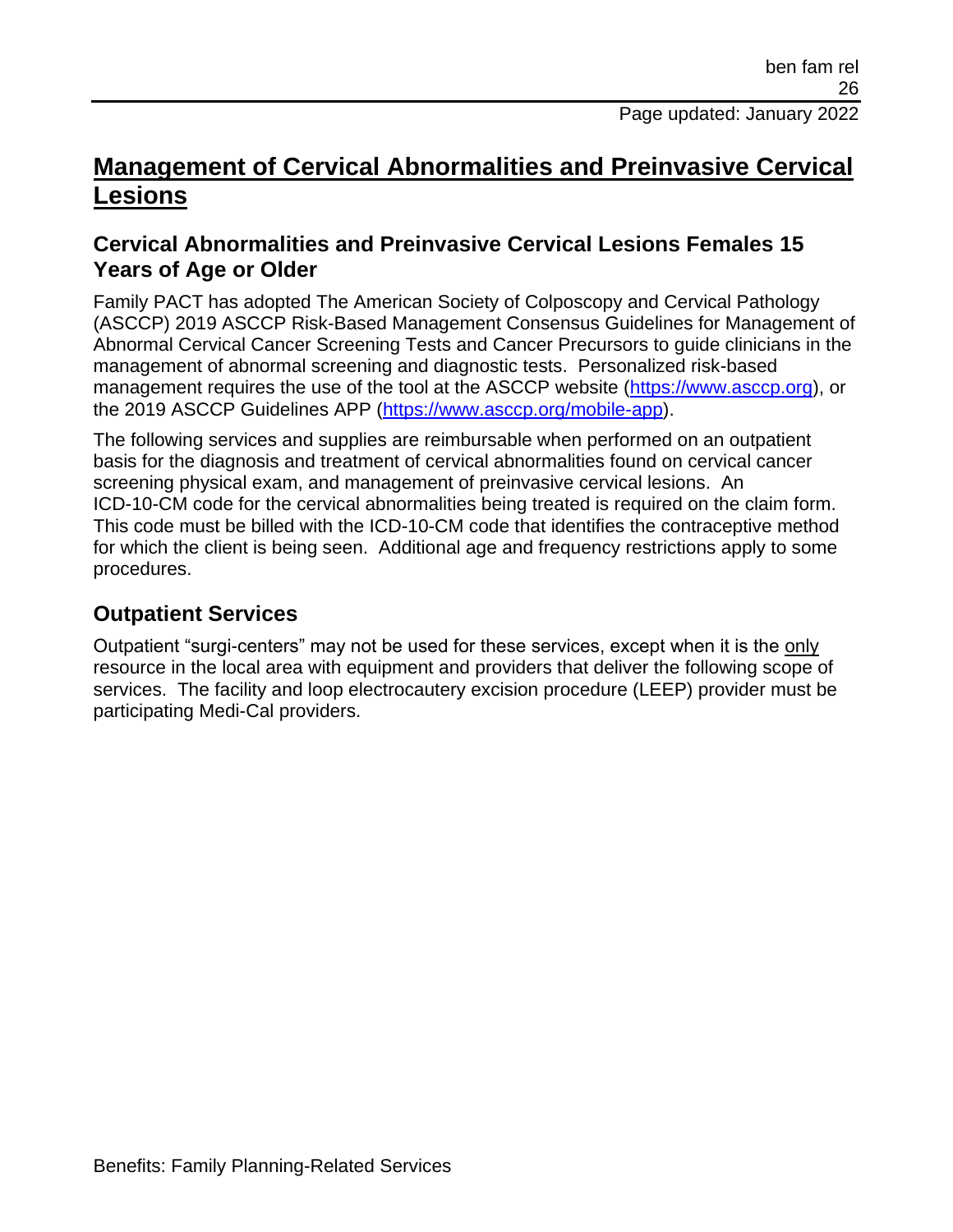## **Cervical Abnormalities**

## [‹‹](#page-33-0)**Cervical Abnormalities Diagnosis Codes Table**[››](#page-33-1)

| ICD-10-CM Code    | <b>Description</b>                                                                                                                                                                                        |  |
|-------------------|-----------------------------------------------------------------------------------------------------------------------------------------------------------------------------------------------------------|--|
| D06.0             | Carcinoma in situ of endocervix (CIN 3)                                                                                                                                                                   |  |
| D <sub>06.1</sub> | Carcinoma in situ of exocervix (CIN 3)                                                                                                                                                                    |  |
| D06.9             | Carcinoma in situ of cervix, unspecified (CIN 3)                                                                                                                                                          |  |
| N87.0             | Mild cervical dysplasia (CIN 1)                                                                                                                                                                           |  |
| N87.1             | Moderate cervical dysplasia (CIN 2)                                                                                                                                                                       |  |
| R87.610           | Atypical squamous cells of undetermined significance on cytologic<br>smear of cervix [ASC-US]                                                                                                             |  |
| R87.611           | Atypical squamous cells cannot exclude high grade squamous<br>intraepithelial lesion on cytologic smear [ASC-H]                                                                                           |  |
| R87.612           | Low grade squamous intraepithelial lesion on cytologic smear of cervix<br>[LGSIL]                                                                                                                         |  |
| R87.613           | High grade squamous intraepithelial lesion on cytologic smear of cervix<br><b>HGSILI</b>                                                                                                                  |  |
| R87.614           | Cytologic evidence of malignancy on smear of cervix                                                                                                                                                       |  |
| R87.615           | Unsatisfactory cytologic smear of cervix                                                                                                                                                                  |  |
| R87.616           | Satisfactory cervical smear but lacking transformation zone                                                                                                                                               |  |
| R87.618           | Other abnormal cytological findings on specimens from cervix uteri<br>Note: This includes benign endometrial cells                                                                                        |  |
| R87.619           | Unspecified abnormal cytological findings in specimen from cervix uteri<br>Note: This includes atypical glandular cells (AGC), atypical<br>endocervical cells, or atypical endometrial cells on cytology. |  |
| R87.810           | Cervical high-risk HPV DNA test positive                                                                                                                                                                  |  |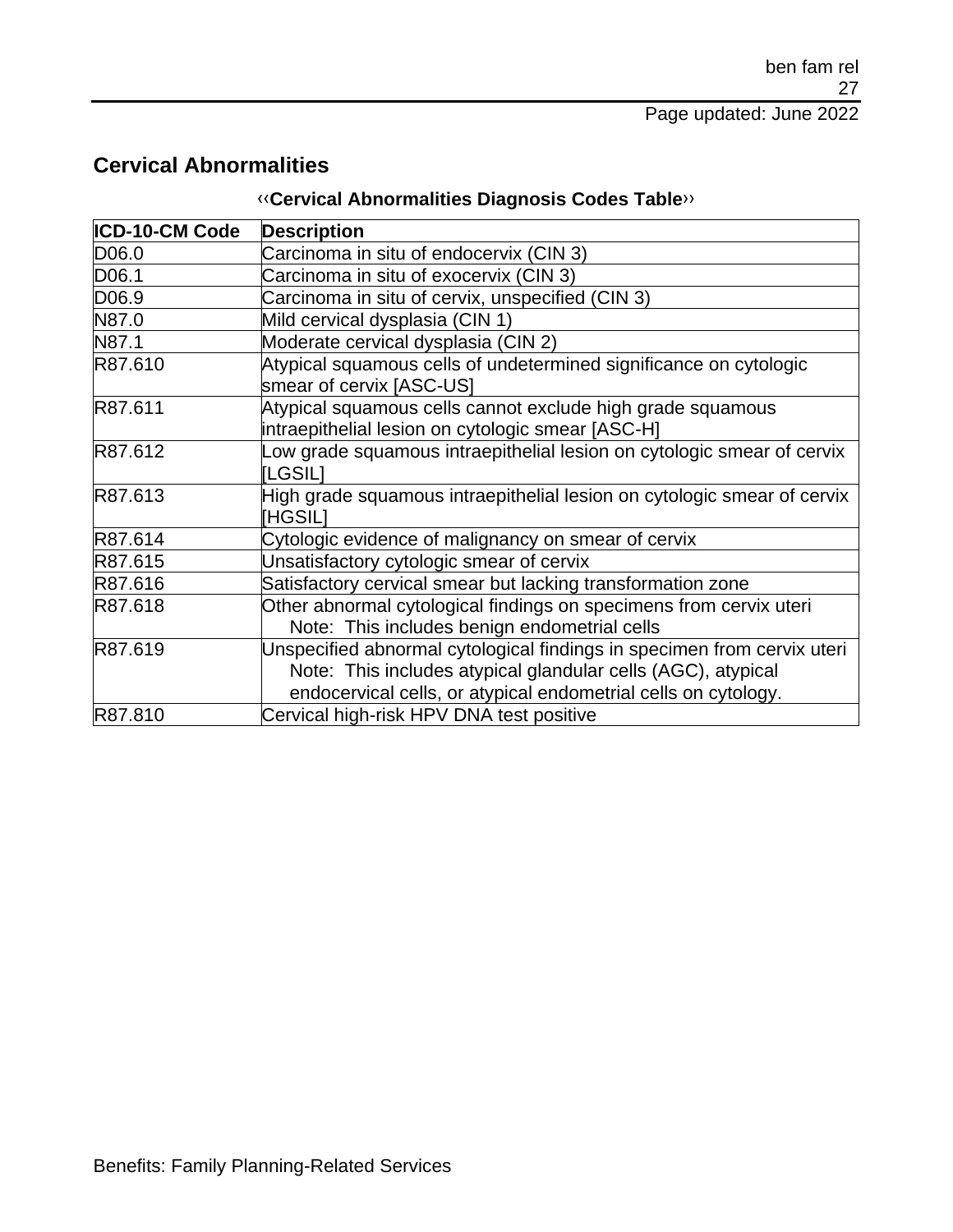## **Other Conditions**

#### **Cervical Abnormalities Other Conditions Codes Table**

| <b>ICD-10-CM Code</b> | <b>Description</b>                                                |  |
|-----------------------|-------------------------------------------------------------------|--|
| Z01.42                | Encounter for cervical smear to confirm findings of recent normal |  |
|                       | smear following initial abnormal smear                            |  |
| Z87.410               | Personal history of cervical dysplasia                            |  |

### **Presumptive Diagnosis**

The following code is used for a presumptive diagnosis made prior to the result of a screening Pap test.

#### **Cervical Abnormalities Presumptive Diagnosis Codes Table**

| ICD-10-CM Code   Description |                             |
|------------------------------|-----------------------------|
| N88.0                        | Leukoplakia of cervix uteri |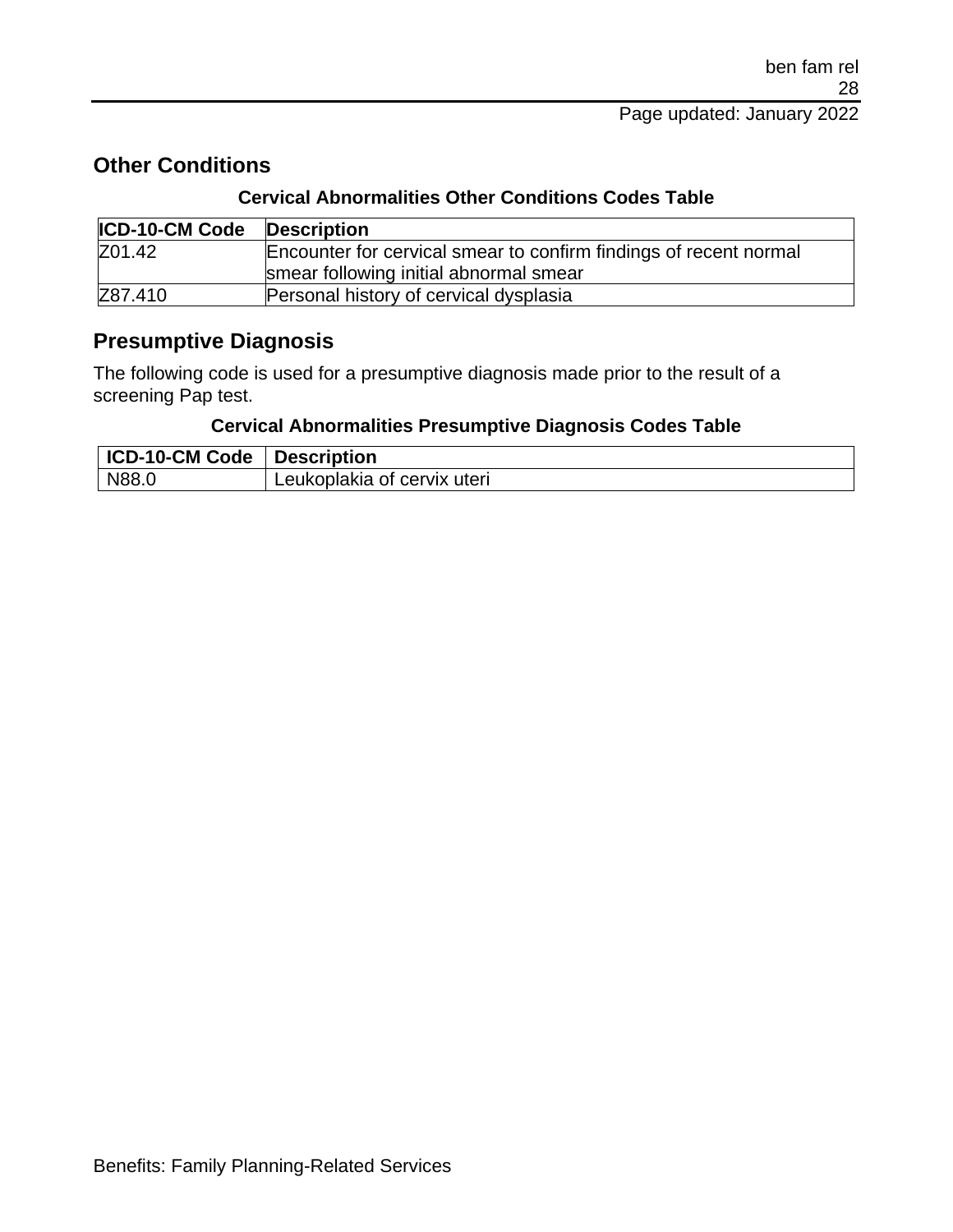## **Procedures**

A modifier is required for the following procedures.

#### **Cervical Abnormalities Procedure Codes Table**

| <b>CPT Code</b> | <b>Description</b>                                                                  | <b>Restrictions</b>                                                                                                                      |
|-----------------|-------------------------------------------------------------------------------------|------------------------------------------------------------------------------------------------------------------------------------------|
| 57452           | Colposcopy of the cervix including Not covered for R87.618<br>upper/adjacent vagina |                                                                                                                                          |
| 57454           | Colposcopy with biopsy and<br>endocervical curettage (ECC)                          | Not covered for R87.618                                                                                                                  |
| 57455           | Colposcopy with biopsy of the<br>cervix                                             | Not covered for R87.618                                                                                                                  |
| 57456           | Colposcopy with endocervical<br>curettage (ECC)                                     | Not covered for R87.618                                                                                                                  |
| 57460           | Colposcopy with loop electrode<br>biopsy(s) of the cervix (LEEP)                    | Restricted to biopsy proven CIN 2 and CIN<br>3, or persistent CIN 1 lesions of greater<br>than 24 months, and "expedited<br>treatment"** |
| 57461           | Colposcopy with loop electrode<br>conization of the cervix                          | Restricted to biopsy proven CIN 2 and CIN<br>3, persistent CIN 1 lesions of greater than<br>24 months, and "expedited treatment" **      |
| 57511           | Cautery of cervix; cryocautery,<br>initial or repeat                                | Restricted to biopsy proven CIN 2 and CIN<br>3, or persistent CIN 1 lesions of greater<br>than 24 months                                 |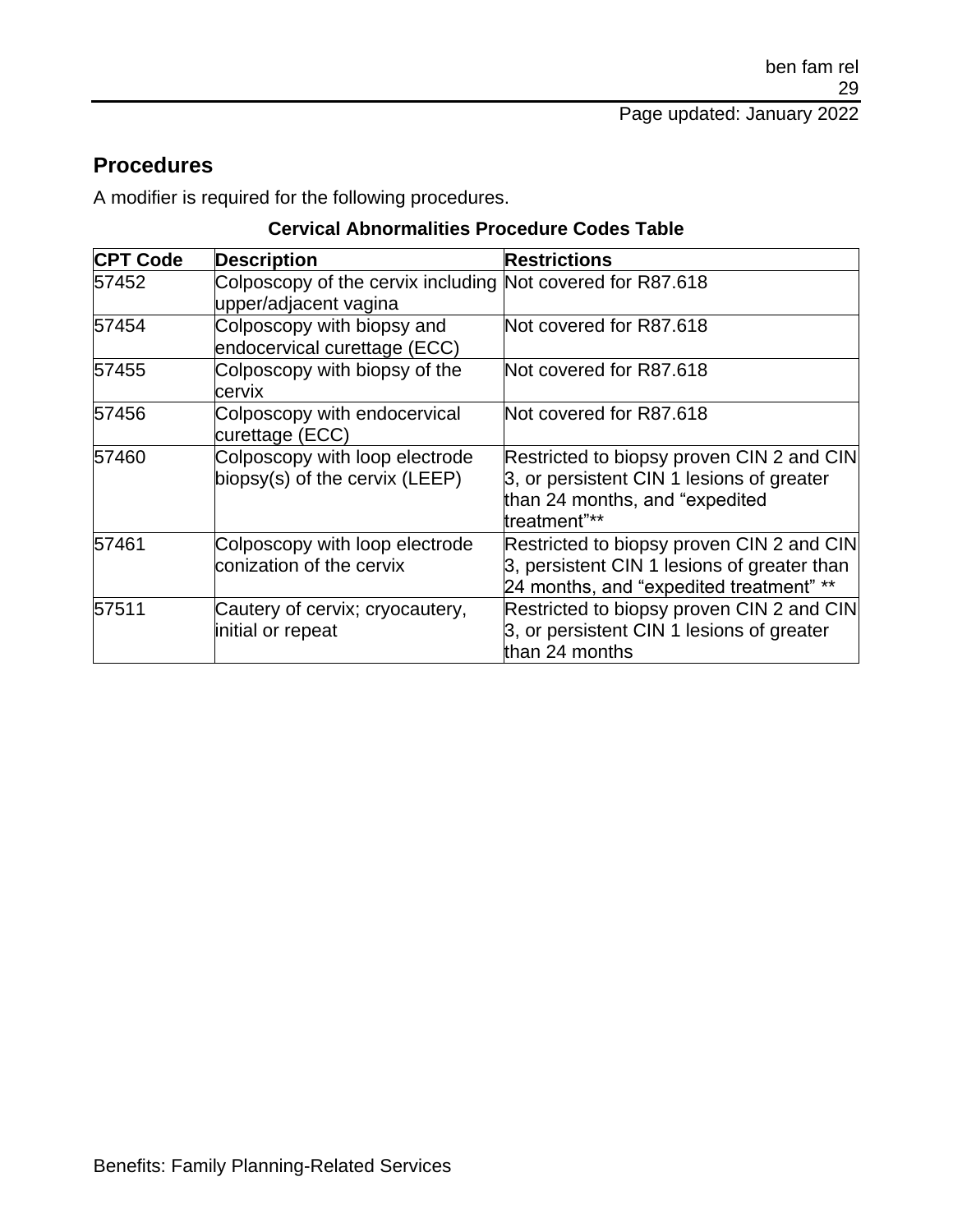| <b>CPT Code</b> | <b>Description</b>                                                     | <b>Restrictions</b>                    |
|-----------------|------------------------------------------------------------------------|----------------------------------------|
| 58100           | Endometrial sampling (biopsy), with                                    | Limited to R87.618; Age ≥40 years with |
|                 | or without endocervical sampling,                                      | a finding of endometrial cells on      |
|                 | without cervical dilation, any method cytology and a recent history of |                                        |
|                 | (separate procedure)                                                   | menstrual irregularity                 |
| 58110           | Endometrial sampling (biopsy),                                         | Limited to R87.619. Only if AGC        |
|                 | performed in conjunction with                                          | cytology result and any of:            |
|                 | colposcopy                                                             | • "Atypical endometrial cells"; or     |
|                 |                                                                        | • Abnormal vaginal bleeding            |
|                 |                                                                        | pattern suspicious for                 |
|                 |                                                                        | endometrial hyperplasia or             |
|                 |                                                                        | cancer; or                             |
|                 |                                                                        | • Age $\geq$ 36 years                  |

#### **Cervical Abnormalities Procedure Codes Table (continued)**

## **Supplies**

Modifier UA is required for the following supplies.

### **Cervical Abnormalities Supplies Codes Table (continued)**

| <b>CPT Code</b> | <b>Description</b>                       |
|-----------------|------------------------------------------|
| 57452           | Colposcopy supplies                      |
| 57454           | Colposcopy, biopsy and ECC supplies      |
| 57455           | Colposcopy with biopsy supplies          |
| 57456           | Colposcopy with ECC supplies             |
| 57460           | <b>LEEP</b> supplies                     |
| 57461           | <b>LEEP</b> supplies                     |
| 57511           | Cryocautery, cervix supplies             |
| 58100           | <b>Endometrial biopsy supplies</b>       |
| 58110           | Endometrial biopsy w/colposcopy supplies |

## **Drugs**

None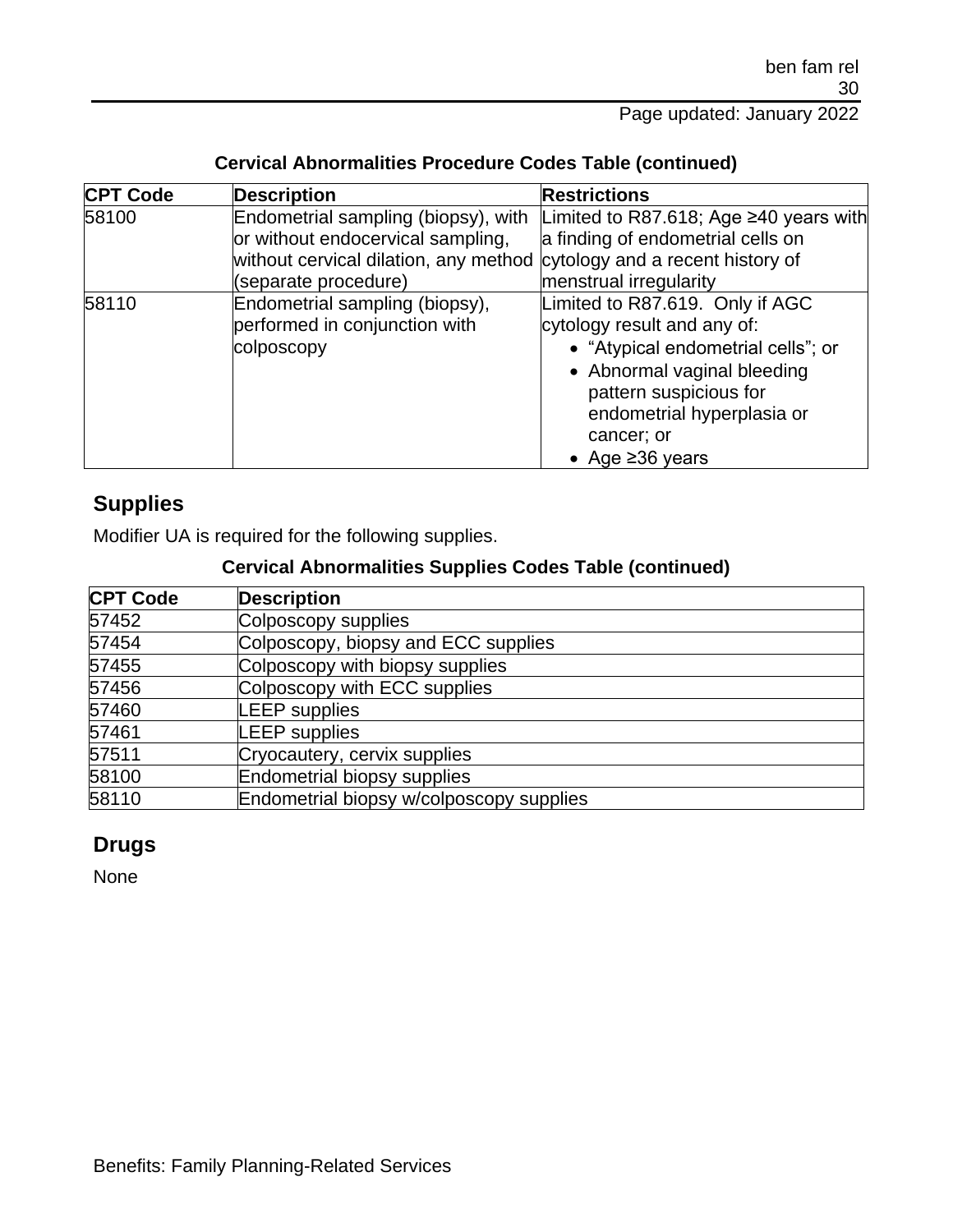### **Additional Laboratory Tests**

#### **Cervical Abnormalities Additional Laboratory Test Codes Table**

| <b>CPT Code</b> | <b>Description</b>                                                                                                                     | <b>Restrictions</b>                                                                                                 |
|-----------------|----------------------------------------------------------------------------------------------------------------------------------------|---------------------------------------------------------------------------------------------------------------------|
| 87624           | Human papillomavirus (HPV), high-risk High-risk only $\ddagger$<br>types (e.g., 16, 18, 31, 33, 35, 39, 45,<br>51, 52, 56, 58, 59, 68) | Additional ICD-10-CM code required                                                                                  |
| 87625           | Human papillomavirus (HPV), types 16 High-risk only. $\ddagger$<br>and 18 only, includes type 45, if<br>performed.                     | Additional ICD-10-CM code required.                                                                                 |
| 88141           | Cytopathology, cervical or vaginal<br>(any reporting system), requiring<br>interpretation by physician                                 | Additional ICD-10-CM code required                                                                                  |
| 88305           | Level IV - Surgical pathology, gross<br>and microscopic examination                                                                    | Additional ICD-10-CM code required                                                                                  |
| 88307           | Level V - Surgical pathology, gross and Limited to specimen collected by<br>microscopic examination                                    | LEEP procedure 57460 or 57461.<br>(Document specimen source on the<br>UB-04 claim in the Remarks field<br>[Box 80]) |
| 88432           | Immunohistochemistry or<br>immunocytochemistry, per specimen;<br>initial single antibody stain procedure                               | Limited to D06.0, D06.1, D06.9,<br>N87.0, N87.1, R87.611, R87.613 and<br>R87.619                                    |

CPT code 88342 is covered for women ages 15 years of age or older, based on *The Lower Anogenital Squamous Terminology (LAST) Standardization Project for HPV- Associated Lesions: Background and Consensus Recommendations* from the College of American Pathologists and the American Society for Colposcopy and Cervical Pathology 2012, under the following circumstances.

- To aid in differential diagnosis between CIN 2 and CIN 3 and a mimic of precancer (for example, immature metaplasia, reparative epithelial changes, atrophy or tangential cutting)
- Anytime a morphologic CIN 2 diagnosis is considered
- As an adjudication tool for cases with professional disagreement
- As an adjunct to morphologic for biopsy specimens interpreted as less than or equal to CIN 1 that are high risk for missed high-grade disease.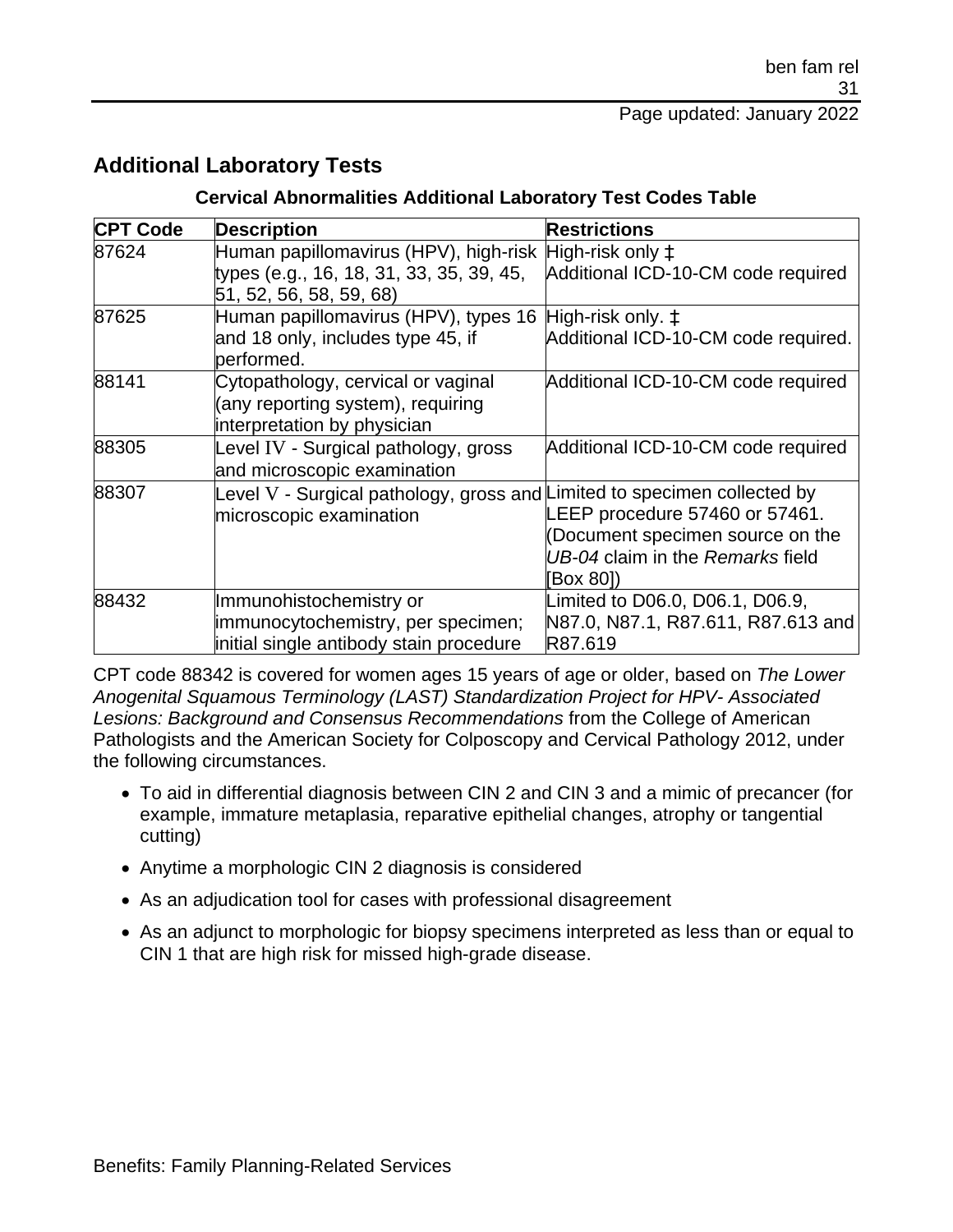# **Complications of Family Planning-Related Services**

## **Management of Complications for Family Planning-Related Services**

Complications that arise from the management of family planning-related services and were identified or diagnosed during a family planning visit have been pre-selected for the Family PACT Program and are included in this section. A *Treatment Authorization Request* (TAR) is required for complication services, unless stated otherwise in this manual. For additional information, refer to the *Benefits: Clinical Services Overview and Treatment Authorization Request (TAR)* sections in this manual.

An additional ICD-10-CM code is required on the claim form.

The following services are reimbursable for male and female clients.

### **Evaluation and Management**

#### **Evaluation and Management Codes Table**

| <b>CPT Code</b>  | Description                                        |
|------------------|----------------------------------------------------|
| 99241 thru 99245 | Office consultation, new or established patient    |
| 99251 thru 99255 | Inpatient consultation, new or established patient |

## **Pharmacy**

Only drugs listed in the *Family PACT Pharmacy Formulary* on the Medi-Cal Rx website (*https://medi-calrx.dhcs.ca.gov*) and in the *Clinic Formulary* section in this manual, which are needed for treatment of complications arising from a family planning-related reproductive health condition, may be reimbursed.

## **Additional Complications**

The following additional complications relate to the treatment of cervical abnormalities or preinvasive lesions identified in this section:

| <b>ICD-10-CM Code</b> | <b>Description</b>                                                                                                                     |
|-----------------------|----------------------------------------------------------------------------------------------------------------------------------------|
| N70.03                | Acute salpingitis and oophoritis                                                                                                       |
| N70.93                | Salpingitis and oophoritis, unspecified                                                                                                |
| N99.61                | Intraoperative hemorrhage or hematoma of a genitourinary<br>system organ or structure complicating a genitourinary system<br>procedure |

#### [‹‹](#page-33-0)**Additional Complications Diagnosis Codes Table**[››](#page-33-1)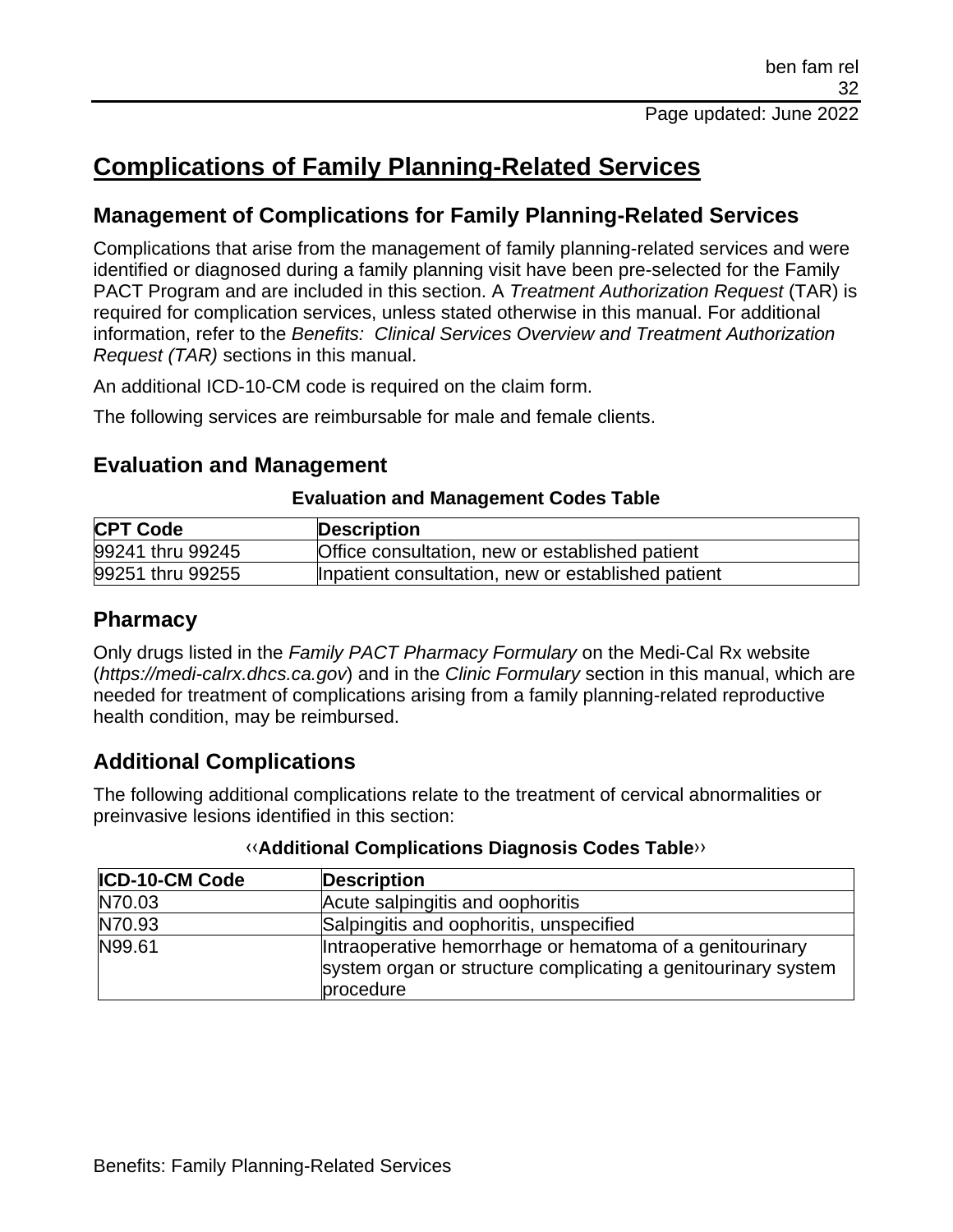#### Page updated: June 2022

The following procedures are reimbursable only for the management of complications from treatment of cervical abnormalities and preinvasive lesions:

### **Anesthesia**

#### **Anesthesia Code Table**

| <b>KCPT Code</b> | <b>Description</b>                                            |
|------------------|---------------------------------------------------------------|
| 00940            | Anesthesia for vaginal procedures (including biopsy of labia, |
|                  | vagina, cervix or endometrium); not otherwise specified       |

### **Surgery**

#### **Surgery Codes Table**

| <b>KOPT Code&gt;&gt;</b> | <b>Description</b>                               |
|--------------------------|--------------------------------------------------|
| 57510                    | Cautery of cervix; electro or thermal            |
| 57511                    | Cautery of cervix; cryocautery initial or repeat |

## **Supplies**

Supplies for procedures related to the management of complications due to the treatment of cervical abnormalities or preinvasive lesions may be reimbursed with an appropriate modifier.

# **Pharmacy**

Antibiotic regimens are the same as for treatment of uncomplicated PID, as listed in the "Treatment and Dispensing Guidelines for Clinicians" in the *Benefits Grid* section. Providers may also refer to the *Family PACT Pharmacy Formulary* on the Medi-Cal Rx website (*https://medi-calrx.dhcs.ca.gov*) as well as the *Clinic Formulary* section in this manual.